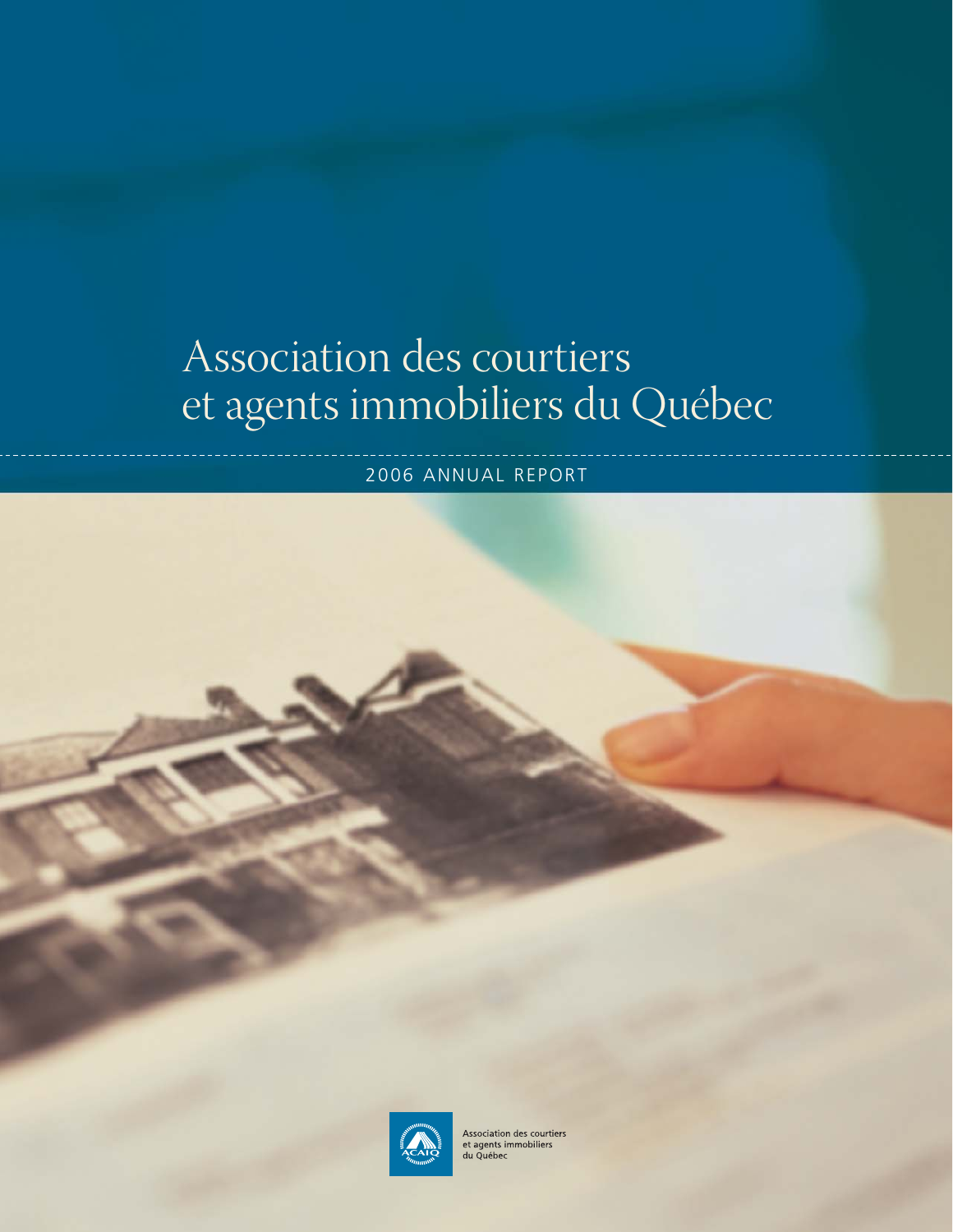

### Table of Contents

| Mission                                                     | 1  |  |
|-------------------------------------------------------------|----|--|
| Chairman's Message                                          | 2  |  |
| Message from the President<br>and Chief Executive Officer   | 4  |  |
| Report from the Office of the Syndic                        | 10 |  |
| Report from the Discipline Committee                        | 12 |  |
| Report from the Professional<br><b>Inspection Committee</b> | 15 |  |
| Report from the Decision Committee<br>on Criminal Offences  | 19 |  |
| Treasurer's Report                                          | 20 |  |
| Auditors' Report                                            | 22 |  |
| <b>Financial Statements</b>                                 | 23 |  |
| Notes to Financial Statements                               | 25 |  |
| Supplementary Information                                   | 28 |  |
|                                                             |    |  |

## Highlights

#### **Members (real estate brokers and agents)**

| as at January 1 | 2007   | 2006   |
|-----------------|--------|--------|
|                 | 15,732 | 14,869 |

#### **Revenues** (in dollars)

| 2006       | 2005       |
|------------|------------|
| 11,679,252 | 10,724,685 |

#### **Investigations Opened by the Office of the Syndic**

| 2006              | 2005 |
|-------------------|------|
| 217<br><u>JII</u> | - '  |

### **Certificate Suspensions**

### **by the Discipline Committee**

| 2006 | $ -$<br>00. |
|------|-------------|
| c٨   | ᅭ           |

#### **Broker Inspections by the**

#### **Professional Inspection Service**

| 2006            | 2005 |
|-----------------|------|
| 711<br>o<br>. . | 540  |

#### **Certificate Applications Reviewed by the Decision Committee on Criminal Offences**

|                        | 2006 | 2005 |
|------------------------|------|------|
| Applications submitted | 71   |      |
| Applications denied    | 9    |      |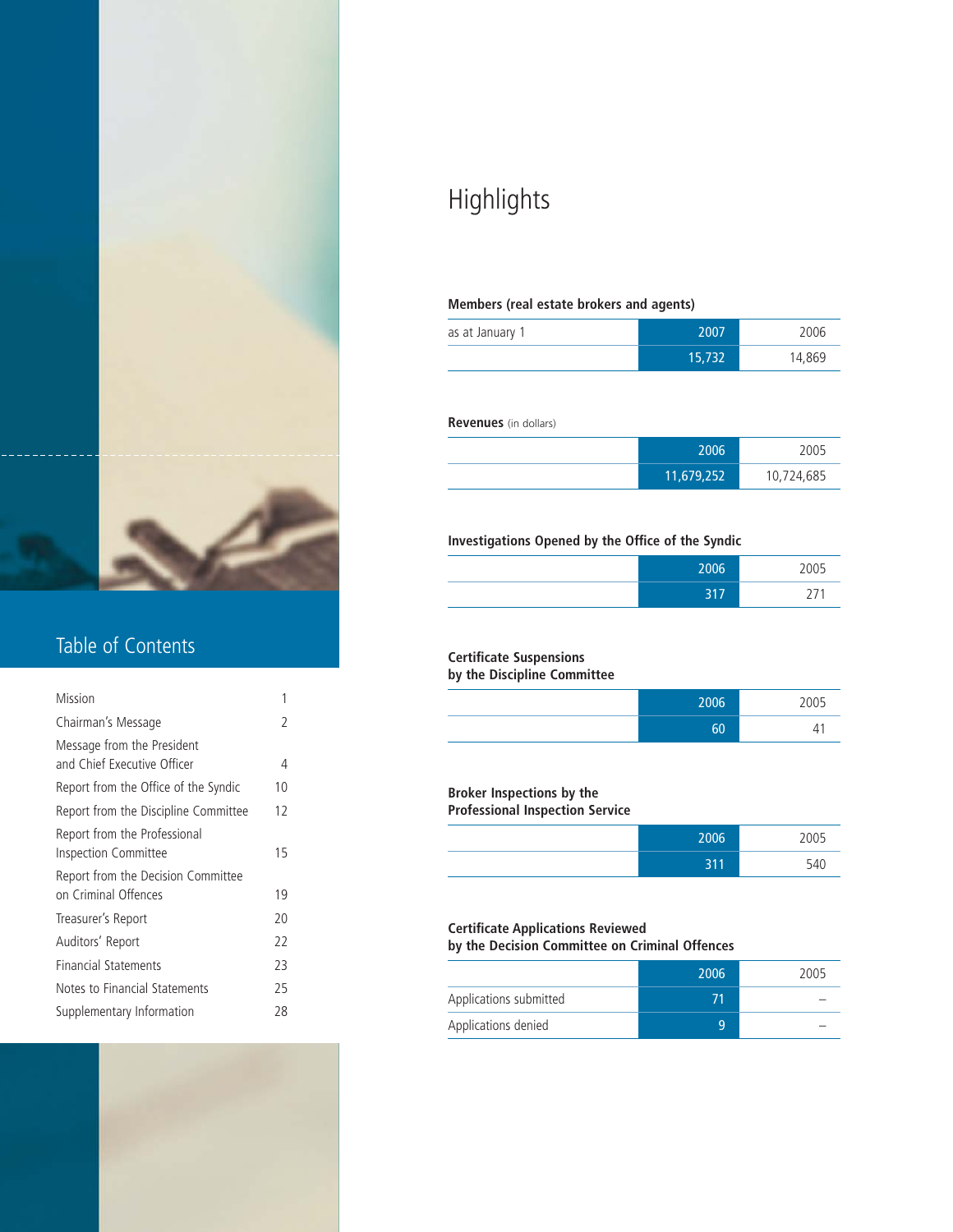# Mission

The Association des courtiers et agents immobiliers du Québec is responsible for overseeing real estate brokerage in Québec.

In accordance with the Real Estate Brokerage Act, its mission is to protect the public by supervising the professional activities of all Québec real estate brokers and agents.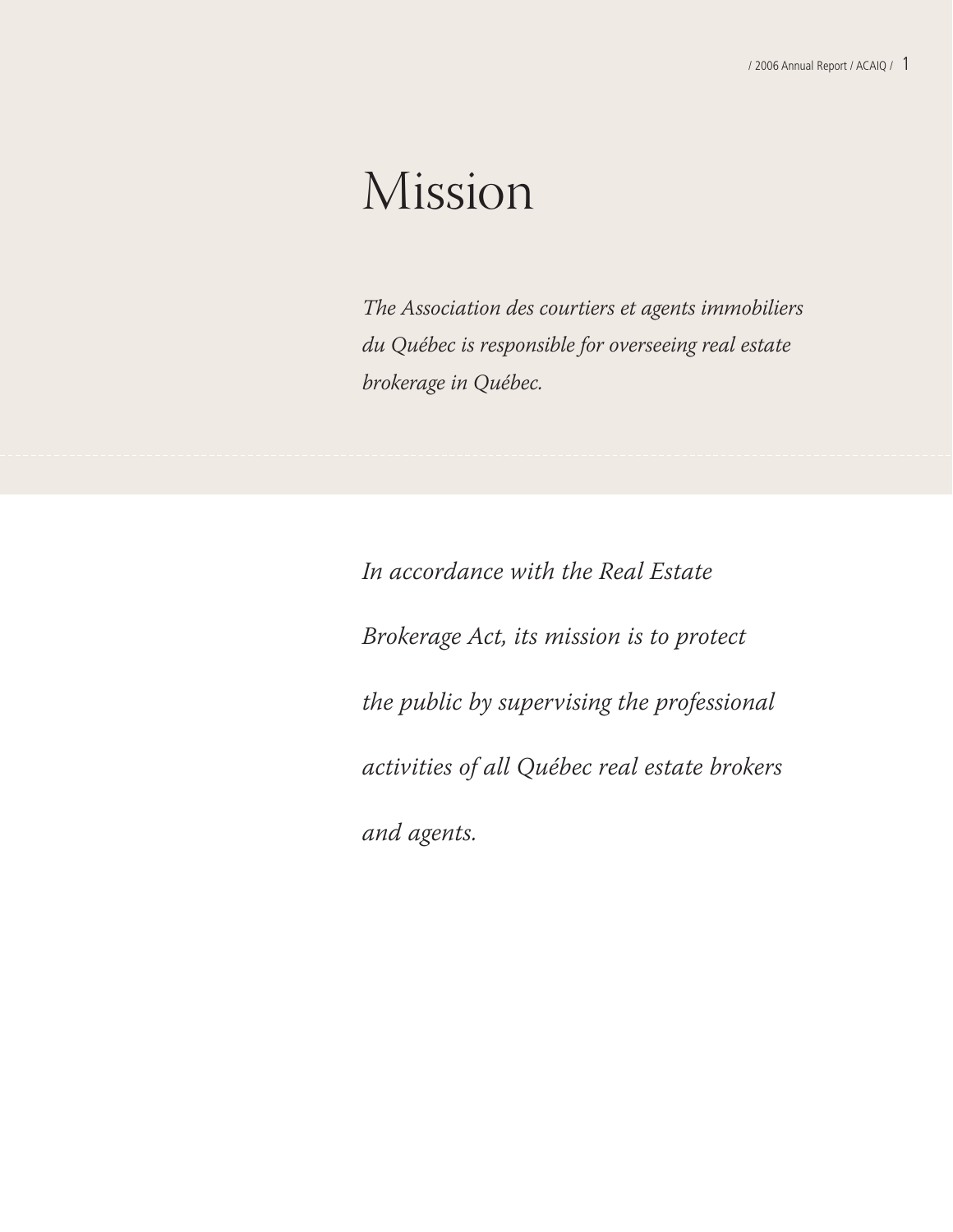

2 / ACAIQ / 2006 Annual Report /

## Chairman's Message

It is my pleasure to present the Association des courtiers et agents immobiliers du Québec's 2006 Annual Report, which marks the end of my mandate as Chairman of the Board. I would like to take this opportunity to review the evolution of the profession, as well as the Association's accomplishments over the past six years. I also wish to take a look at the factors that will influence the world of real estate brokerage in the years to come.

As part of the strategic planning exercise, which took place shortly after my election as Chairman of the Board, we set out to make the Association a key figure in real estate. We have made tremendous progress in this area over the past years. Increased media presence, enhanced support to members, as well as sustained interventions with government authorities, allowed us to position the Association as a material stakeholder in all major real estate matters.

First and foremost, the Association is becoming increasingly known from the public, thanks to the widespread advertising campaigns aimed at the French- and English-speaking markets. Various interventions in the media, for instance with the marijuana growing issue, also contributed to enhance the ACAIQ's notoriety with the media and the general public. The Association now has an undeniable impact in the media, and the public is aware that there is such thing as a supervisory organization able to provide information on real estate brokerage. This constitutes a significant factor in achieving our objective.

Other elements implemented over the past years also promote the Association as an indispensable resource. For instance, our Assistance Service, launched four years ago only, has largely contributed in improving our response to assistance requests from the public as well as from real estate agents and brokers. The implementation of the Assistance Service is a tremendous success and will continue to play a key role with the organization in the years to come. Furthermore, the numerous steps taken with the government, for instance as part of the revision of the Act, have allowed the Association to better represent the interests of consumers and real estate professionals.

However, we still have a lot of work to do in convincing the government of the importance of reviewing the aspects of the Act that prevent us from going forward in a timely manner. We have been saying it for several years: the regulations are not adapted to the current environment and limit our flexibility in protecting the public by controlling real estate broker and agent practices. The regulations should allow us to adapt rapidly to market evolution, which is not the case at this time.

Serge Brousseau Chairman of the Board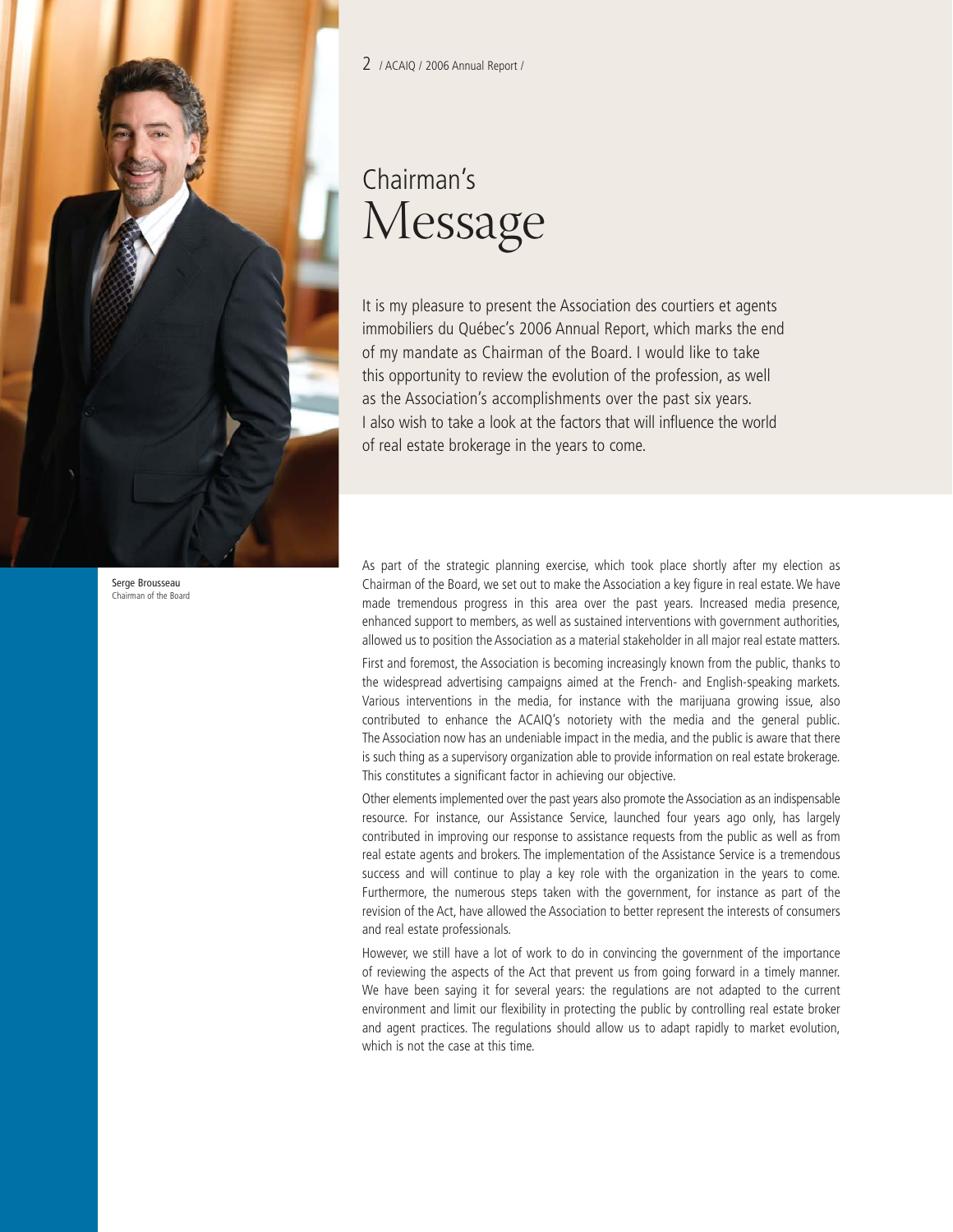"I believe that the time has come to make real estate brokers and agents key players in real estate transactions."

Unfortunately, the sense of urgency is hard to convey, given the real estate sector's exceptional growth over the past years. Nevertheless, the changes are real and significant. Brokers and agents have become advisers and teamwork is on the rise. The Internet is becoming increasingly important and makes markets more accessible than ever. New sales and compensation models are being developed. This being said, a reform of the law is required to allow the harmonious and safe implementation of these new practices for the public.

In the years to come, the Association will need to act as a true change catalyst and to unite the various stakeholders around new common objectives aimed at enhancing the real estate sector.

We can also expect sustained growth in real estate brokerage activities, given that the resale market without intermediary remains relatively significant. In order to ensure optimal supervision of real estate transactions and protect the public, we will need to pursue our information campaign on the role of real estate brokers and agents and demonstrate the advantages of dealing with a professional.

One of these benefits is the protection provided by the new Liability Insurance Fund of the ACAIQ, set up in 2006. This initiative is an achievement we can all be proud of.

Five years ago, our objective was to transform the Association into a key player for the real estate sector. I believe that the time has come to make real estate brokers and agents key players in real estate transactions. To do so, the much-needed revision of the Act would be a significant asset.

Finally, I wish to thank all the members of the Board with whom I had the opportunity of working during my three chairmanship mandates. I also want to thank the members of the various committees, as well as our President and Chief Executive Officer, the members of his management committee and all ACAIQ staff for their excellent work in providing services to the public and members.

Serge Brousseau CHAIRMAN OF THE BOARD

### Board Members

#### ELECTED CHAIRMAN Serge Brousseau

ELECTED DIRECTORS Robert Aubin *Western Québec* Georges Bardagi *Montréal* Diane Bourbonnière *Montréal* Raymond Desbiens *Eastern Québec* Richard Dion *Québec City* David Farber *Montréal* Daniel Pelchat (Treasurer) *Central Québec* Johanne Roy *Montréal*

DIRECTORS APPOINTED BY THE GOVERNMENT

Louise Clément Jean Mathieu (Vice-Chairman)

PRESIDENT AND CHIEF EXECUTIVE OFFICER OF THE ACAIQ Robert Nadeau

SECRETARY OF THE ACAIQ Claude Barsalou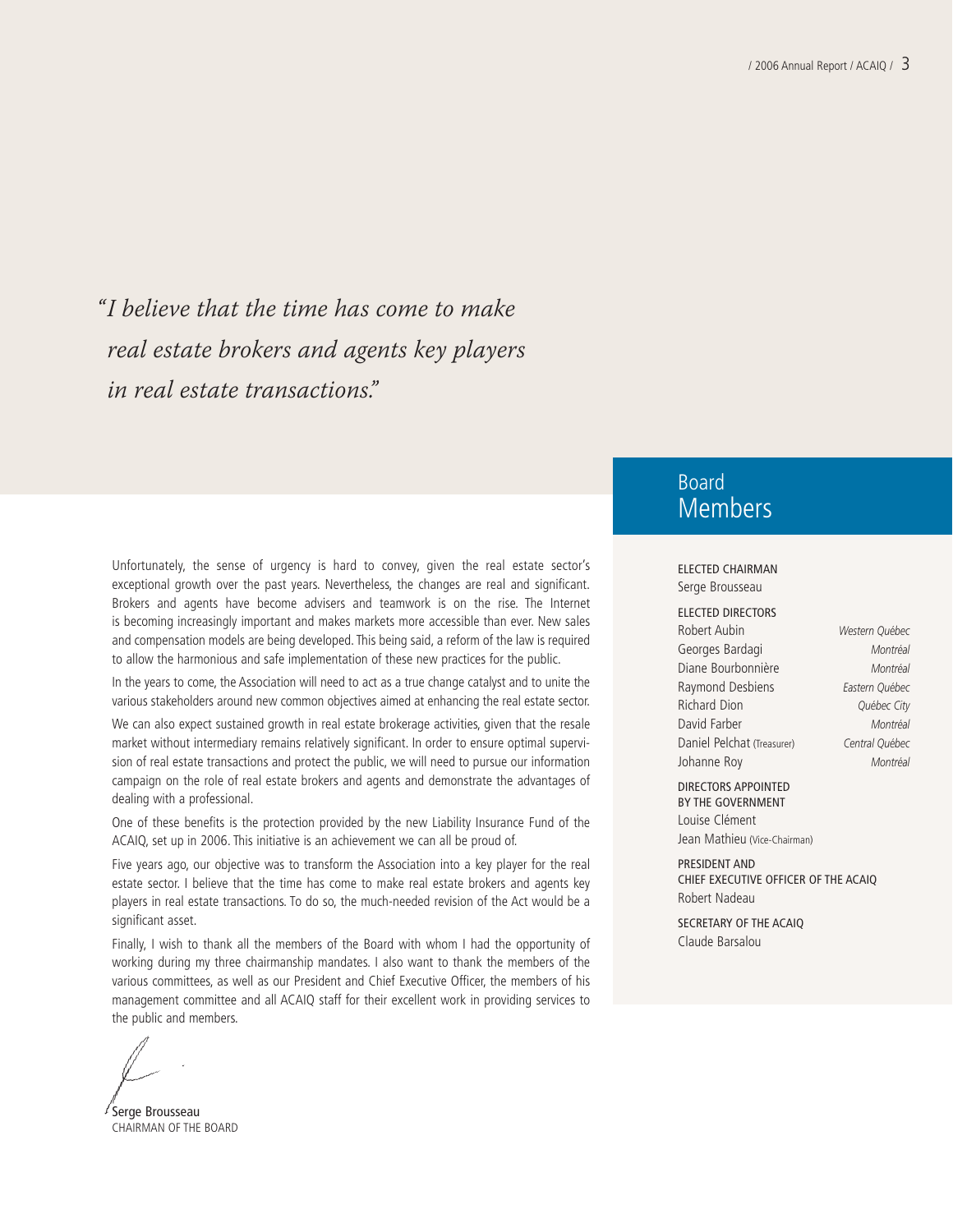

Robert Nadeau President and Chief Executive Office

## Message from the President and Chief Executive Officer

As at January 1, 2007, the Association des courtiers et agents immobiliers du Québec had reached a record number of 15,732 members. The ACAIQ is in excellent financial health and is currently benefiting from the dynamic inflow of thousands of new members across Québec. The Association underwent numerous reorganizations in order to improve its overall effectiveness and is now able to withstand a potential slowdown of the real estate market.

Like in previous years, several real estate brokers and agents obtained their certificate in 2006. These members constantly bring new ideas and develop innovative practices. The significant and rapid increase in membership is beneficial to the Association but also creates limits in terms of organizational management, practice supervision, as well as services offered to the public and real estate brokers and agents.

Over the past years, reorganizations in several departments allowed us to manage this growth while containing costs. This year, the bridging of the Assistance Service and the Office of the Syndic allowed us to optimize the complementary work of both departments. Thanks to these kinds of improvements, we maintained the quality of our services despite the increase in the number of requests from both members and the public.

For example, the number of cases received by the Assistance Service, whose mandate is to answer assistance requests from the public and members, posted a significant increase again this year compared to the previous year. The number of files processed rose from 1,839 to 2,147, i.e. a 17% increase. Among these files, 266 were transferred to the Office of the Syndic and 98 to Legal Affairs. During the year, 1,938 files were closed, 359 more than the previous year. The Assistance Service ended the year with 343 active files.

The Info ACAIQ telephone information centre, the front line service for requests from members and the public, also experienced an increase in the number of processed calls, reaching 30,000 calls for the first time since its creation.

These examples show that our various departments are already doing a great job of managing the growth of the real estate market. However, the supervision of our members' activities remains a significant challenge. To that effect, progress in the revision of the Real Estate Brokerage Act would have allowed us to adjust more easily to the various changes in the world of real estate brokerage.

#### Revision of the Real Estate Brokerage Act

The Association continued to work closely with the government to define the parameters of the revision of the Real Estate Brokerage Act.We increased efforts and provided the government with our recommendations aimed at achieving greater flexibility and better protection for the public.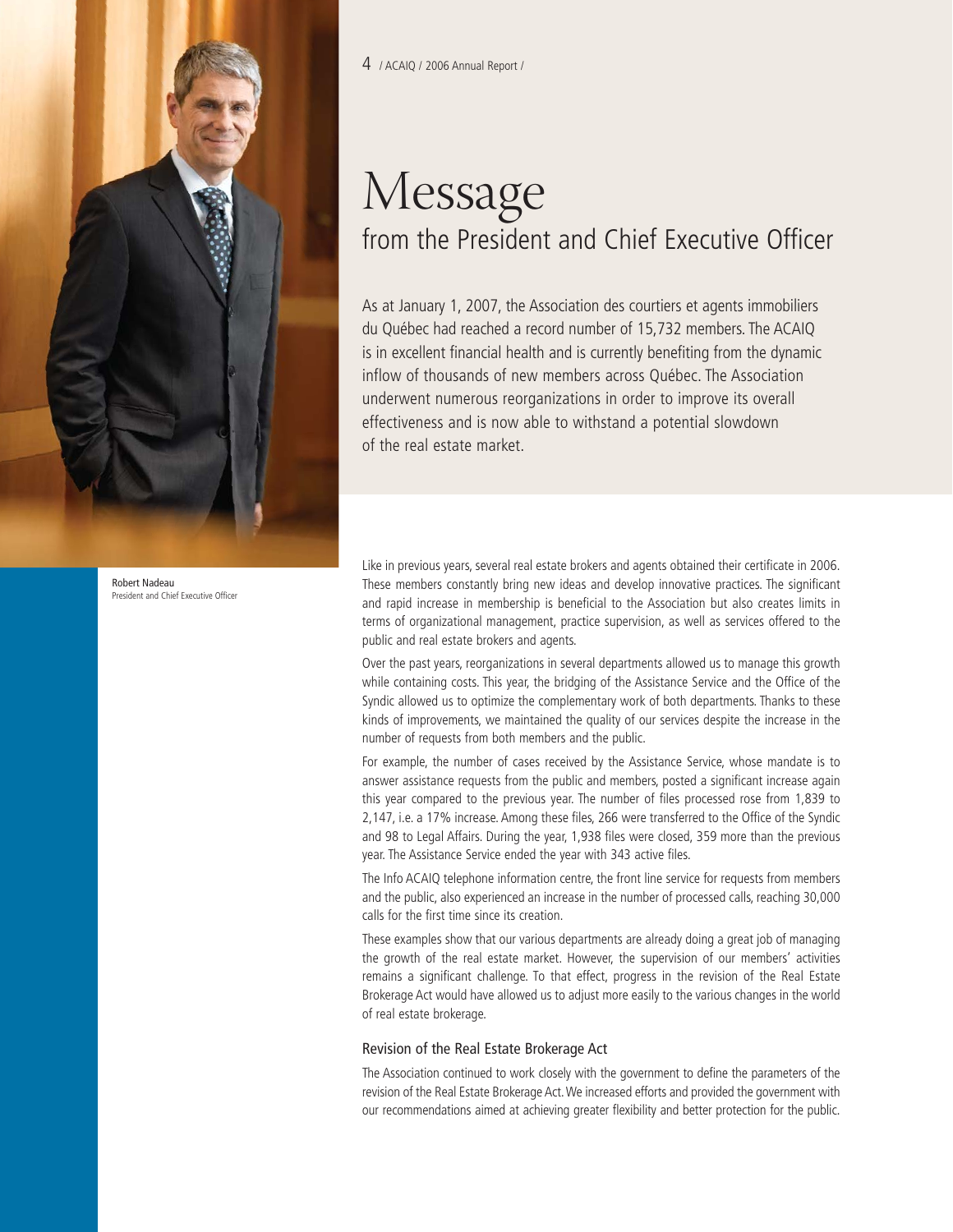## "Real estate sector stakeholders currently agree on the lack of training for brokers and agents."

We are still awaiting the government's decision on the revision of the Act, as well as on the status and future role of the Association. This being said, the numerous uncertainties we have to deal with complicate long-term strategic planning.

Nevertheless, we have begun to intervene, within the powers currently granted to us by law, to advance certain issues that are high on the agenda, particularly basic training and access to the profession.

#### Basic training and access to the profession

Real estate sector stakeholders currently agree on the lack of training for brokers and agents. It is one of our main concerns, given that our members' expertise will be crucial if we want to continue serving the public efficiently and safely.

We clearly recognize that there are inconsistencies in terms of real estate broker and agent expertise. While a great number of them already make use of new technologies and take professional development courses, others refuse to adapt to change and their resistance has an adverse effect on the entire profession.

In 2006, the Association, in collaboration with Collège de Maisonneuve, completed a major consultation with industry stakeholders across Québec on real estate broker and agent basic training. We collected comments from some 200 real estate brokers and agents from real estate boards, franchisers and even the public, through focus groups led by Option consommateurs.

Certain major consensuses were identified in these meetings. According to participants, current basic training is deficient, not focused on practice and not consistent in terms of quality. Furthermore, it seems that all stakeholders feel that training does not appropriately prepare new agents for the reality of the market. According to them, training should involve a much greater number of hours, favour practical case studies and propose distinctive fields of practice for commercial and mortgage brokerage.

#### **Breakdown of ACAIQ membership** (as at January 1)

| By certificate category                                      | 2007            | 2006            |
|--------------------------------------------------------------|-----------------|-----------------|
| Chartered agent<br>Affiliated agent                          | 2,406<br>11,633 | 2,301<br>10,926 |
| Chartered broker<br>Affiliated broker                        | 1,627<br>66     | 1,575<br>67     |
| Total                                                        | 15,732          | 14.869          |
| By sex and average age*                                      |                 |                 |
| Men (average age: 49 years)<br>Women (average age: 48 years) | 8,393<br>6.148  | 7.918<br>5,817  |
| Total                                                        | 14,541          | 13,735          |

\*Natural persons only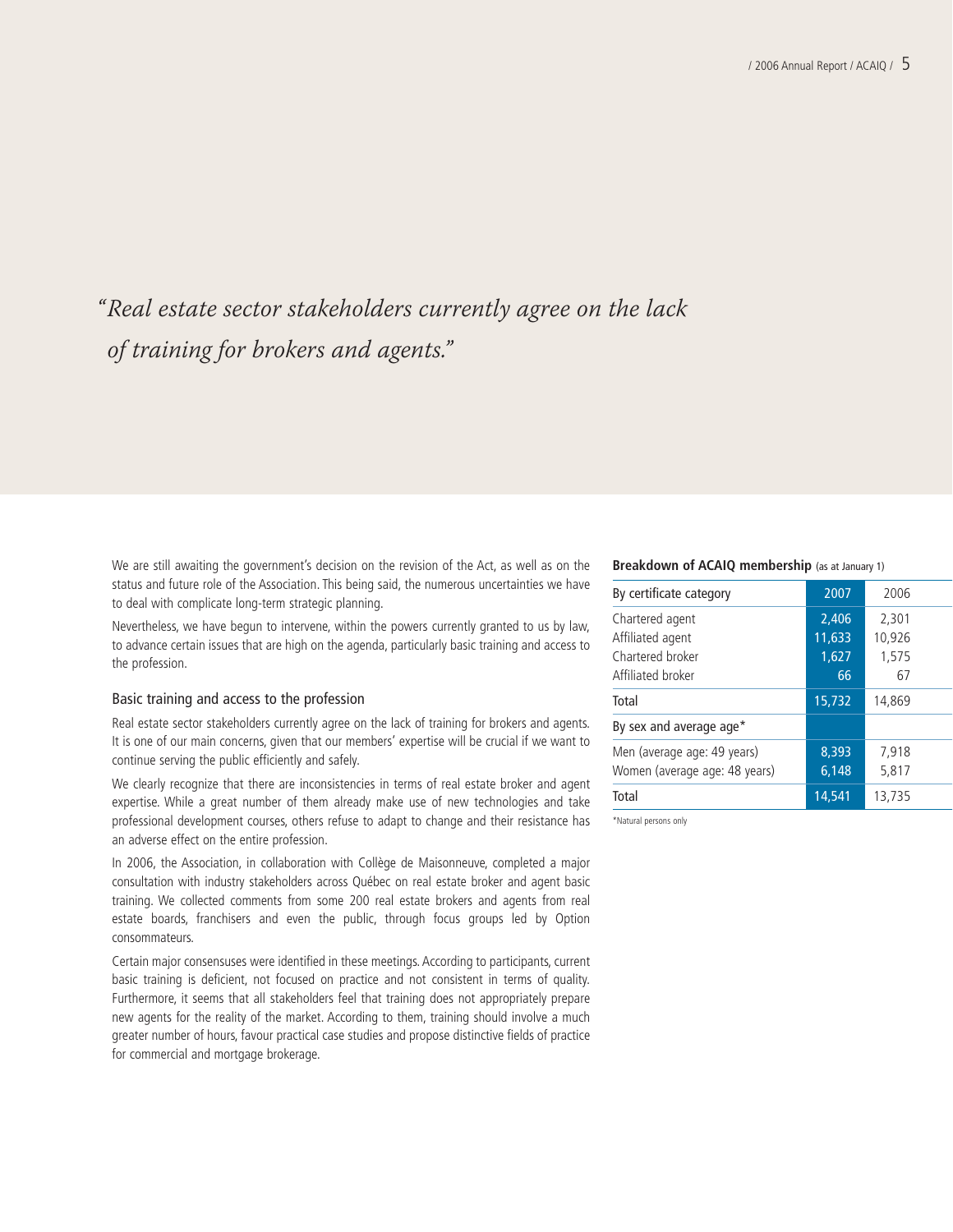"We believe we can shift the basic training focus in the years to come, towards the outcomes expected by real estate sector stakeholders."

#### **Continuing Education – 2000 to 2006**

|      | Number of<br>activities | Number of<br>registrants |
|------|-------------------------|--------------------------|
| 2000 | 74                      | 2,720                    |
| 2001 | 150                     | 5,714                    |
| 2002 | 203                     | 8,500                    |
| 2003 | 309                     | 9,903                    |
| 2004 | 350                     | 8,929                    |
| 2005 | 312                     | 10,244                   |
| 2006 | 281                     | 7.793                    |

#### **Main Education Activities**

|                           | Number of<br>activities | Number of<br>registrants |
|---------------------------|-------------------------|--------------------------|
| Electronic forms          | 50                      | 440                      |
| Brokers and agents        |                         |                          |
| who purchase              | 19                      | 534                      |
| Marijuana grow operations | 18                      | 834                      |
| Jurisprudence             | 12                      | 902                      |
| 15 questions              | 8                       | 671                      |

#### **Mandatory Examinations – 2006**

| Affiliated<br>agents | Chartered<br>brokers and<br>agents |
|----------------------|------------------------------------|
| 2,829                | 293                                |
| 2,428                | 226                                |
| 85.8%                | 77.1%                              |
| 14.2%                | 22.9%                              |
| 77.5%                | 72.9%                              |
|                      |                                    |

Following this consultation, the Association's Board of Directors began a profound reflection on the directions to favour to mend basic training deficiencies. Once the directions are clearly defined and shared with real estate sector stakeholders, we wish to implement measures that will help increase the general expertise level of real estate brokers and agents. We believe we can shift the basic training focus in the years to come, towards the outcomes expected by real estate sector stakeholders.

#### Continuing Education

Another crucial element in maximizing the expertise of our members is the implementation of continuing education programs. Over the past few years, continuing education has experienced phenomenal growth due to the evolution of practices and the increasing complexity of real estate transactions. Each year, thousands of real estate brokers and agents decide on their own to take part in training sessions that allow them to work more effectively and better serve their clients.

This year, close to 8,000 participants took part in the various training sessions we offered, on an entirely voluntary basis. These results reflect the will of several of our members to update their knowledge and offer the best possible service to their clients. Besides promoting the reform of basic training, the Association will need to focus on the development of such types of courses.

#### Fonds d'assurance responsabilité professionnelle de l'ACAIQ

One of the tools implemented in 2006 to ensure safe supervision for the public is the Fonds d'assurance responsabilité professionnelle de l'Association des courtiers et agents immobiliers du Québec. Since August 21, 2006, all brokers whose private insurance policy is expiring are required to subscribe to the Fund and pay the premium. The Fund is now entirely autonomous and will wrap up its first year of operation in 2007.We continue to work closely with the Fund's management and intervene with our members in terms of prevention.

#### Marijuana Grow Operations

The Association continued to raise awareness among real estate brokers and agents as pertains to the marijuana grow-op problem, where houses are used to grow marijuana. Among other things, our Education Department worked closely with the Office of the Syndic to develop a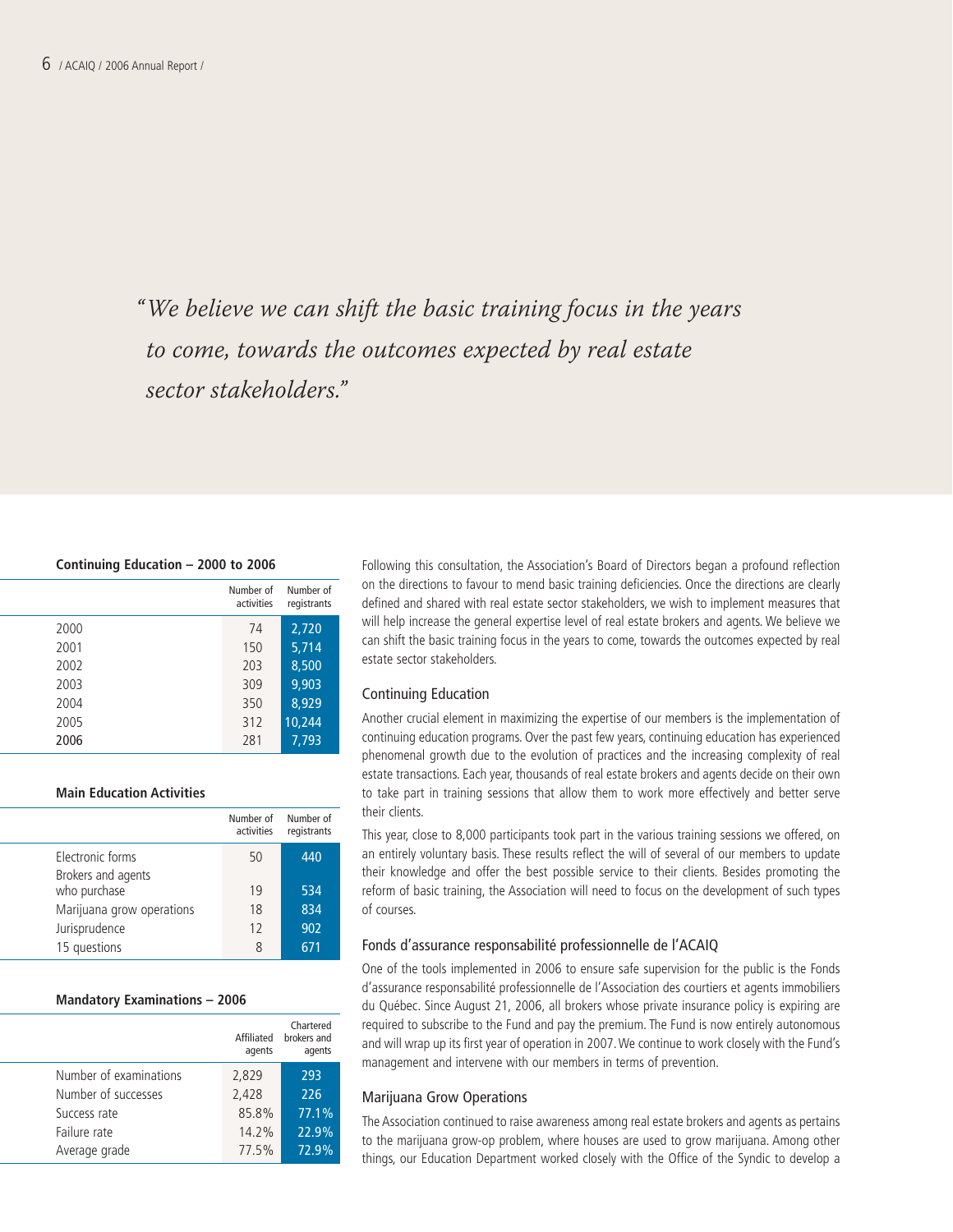| Certificate Management                                                         |                                    |                                      |                                        |        |                                    |                                                 |
|--------------------------------------------------------------------------------|------------------------------------|--------------------------------------|----------------------------------------|--------|------------------------------------|-------------------------------------------------|
|                                                                                | Activities / Broker's certificates |                                      |                                        |        | Activities / Agent's certificates  |                                                 |
|                                                                                | 2007                               | 2006                                 | 2005                                   | 2007   | 2006                               | 2005                                            |
| Renewals on<br>January 1<br>Issuances                                          | 1,627                              | 1,575<br>188                         | 1,554<br>156                           | 14,105 | 13,294<br>3,581                    | 12,105<br>3,644                                 |
| Reclassifications<br>chartered broker<br>$>$ chartered agent                   |                                    | 24                                   | 29                                     |        | 24                                 | 29                                              |
| chartered agent<br>> chartered broker<br>affiliated agent<br>> chartered agent |                                    | 33                                   | 24                                     |        | 33<br>210                          | 24<br>131                                       |
| Reinstatements<br>Suspensions<br>Expirations<br>Cancellations<br>Abandonments  |                                    | 6<br>50<br>119<br>21<br>$\mathbf{0}$ | 5<br>37<br>105<br>23<br>$\overline{2}$ |        | 1,921<br>3,507<br>2,736<br>21<br>9 | 1,788<br>3,077<br>2,439<br>19<br>$\overline{2}$ |

conference on this topic. This conference allowed hundreds of brokers and agents to gain a better knowledge on this issue and recognize the clues to identify these houses.

Furthermore, we are still hoping for the implementation of a marijuana grow operation register. This tool would allow all real estate brokers and agents to perform necessary verifications and mandatory disclosure, where applicable, before the purchase or sale of a house listed on the register.

#### Court of Appeal of Québec Judgment

In July 2006, the Court of Appeal of Québec rendered a judgment that is likely, among other things, to allow real estate brokers and agents to set their compensation through a contract, without having to follow the provisions of the mandatory brokerage contract form. This judgment rescinded an initial decision of the Discipline Committee and reversed a judgment of the Court of Québec. Given the significant risks in terms of public protection, the ACAIQ filed an application for leave to appeal with the Supreme Court of Canada.

#### Communications

The French language information capsules continued to air on the TVA network. The Association also produced four 30-second capsules in English, which aired on the CFCF network at the beginning of 2006.

Besides this information campaign, we have multiplied media interventions. A total of 133 mentions were reported in electronic and print media during the year. We were particularly solicited during the substantial mediatization of marijuana grow operations involving real estate agents. We should also highlight the major increase in the number of mentions in newspapers, which almost doubled versus the previous year.

#### Annual General Meeting

The Association organized the ACAIQ 2006 Education Event at Château Frontenac, in Québec City. The event's eighth edition, under the theme "Strengthen your knowledge", included the Annual General Meeting, as well as the presentation of the Québec Real Estate Brokerage Award. In 2006, the award was given to Mrs. Nathalie Clément, before an audience of 400 gathered for the President's Annual Dinner.

#### **Media Coverage – 2006**

| Radio             | 31  |  |
|-------------------|-----|--|
| <b>Television</b> | 49  |  |
| Newspapers        | 53  |  |
| Total             | 133 |  |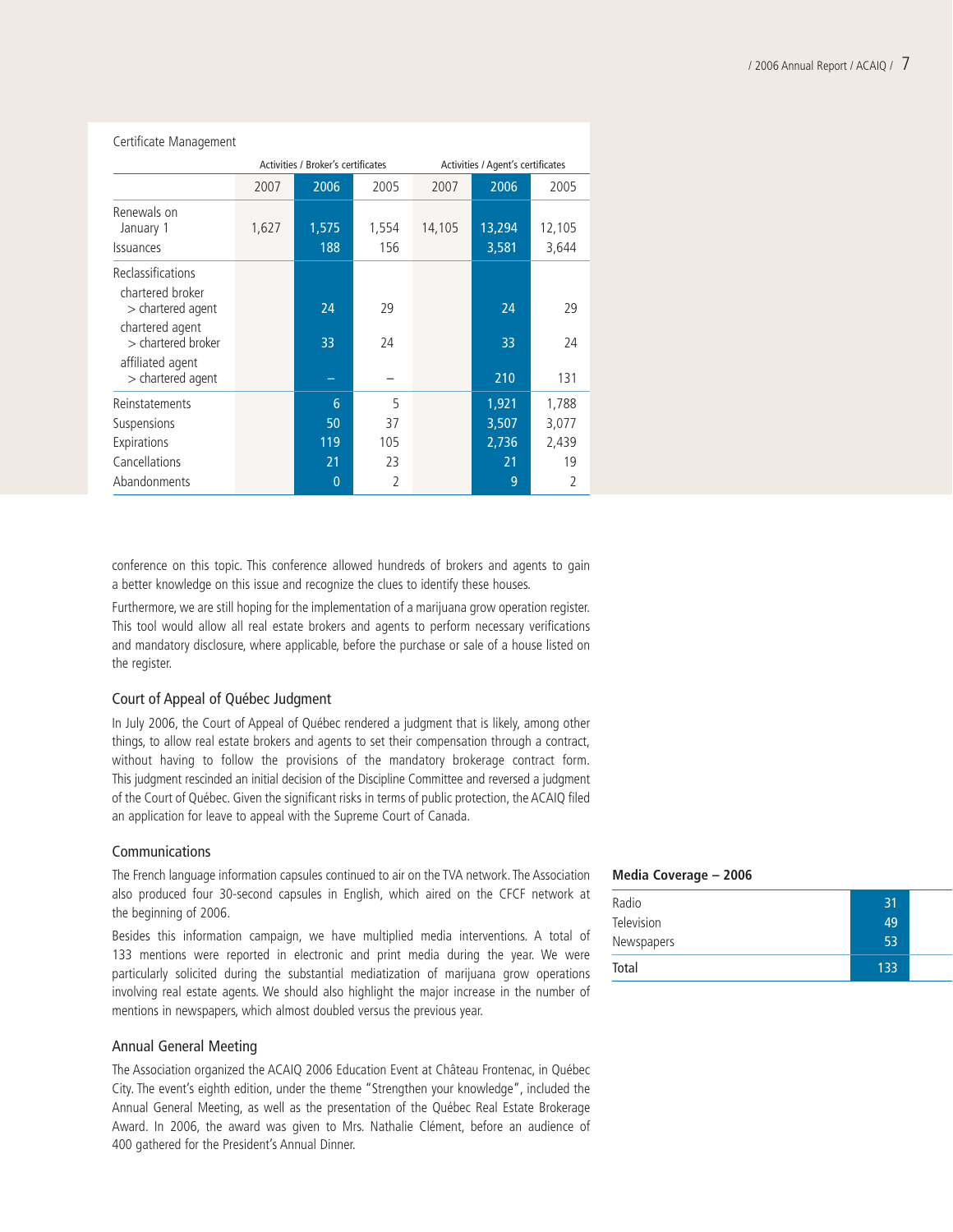"In general, the real estate sector is doing well and promises to pursue its growth in the years to come. However, we anticipate a significant shift for the profession."

#### **Breakdown of ACAIQ membership** (as at January 1, 2007)

| <b>BY REGION</b>                   | <b>Brokers</b> | Agents         | <b>Total</b>   |
|------------------------------------|----------------|----------------|----------------|
| Montréal region                    |                |                |                |
| Montréal (06)                      | 583            | 5,206          | 5,789          |
| Laval (13)                         | 99             | 1,559          | 1,658          |
| Montérégie (16)                    | 318            | 2,759          | 3,077          |
| Sub-total                          | 1,000          | 9,524          | 10,524         |
| Québec region                      |                |                |                |
| Québec (03)                        | 174            | 1,105          | 1,279          |
| Chaudière-Appalaches (12)          | 32             | 152            | 184            |
| Sub-total                          | 206            | 1,257          | 1,463          |
| Eastern region                     |                |                |                |
| Bas-Saint-Laurent (01)             | 15             | 128            | 143            |
| Saguenay-Lac-Saint-Jean (02)       | 17             | 187            | 204            |
| North Shore (09)                   | 6              | 36             | 42             |
| Northern Québec (10)               | 1              | $\overline{2}$ | $\overline{3}$ |
| Gaspésie-Îles-de-la-Madeleine (11) | 5              | 6              | 11             |
| Sub-total                          | 44             | 359            | 403            |
| Central region                     |                |                |                |
| Mauricie-Bois-Francs (04)          | 45             | 353            | 398            |
| Eastern Townships (05)             | 71             | 339            | 410            |
| Lanaudière (14)                    | 64             | 575            | 639            |
| Sub-total                          | 180            | 1,267          | 1,447          |
| Western region                     |                |                |                |
| Outaouais (07)                     | 49             | 509            | 558            |
| Abitibi-Témiscamingue (08)         | 9              | 53             | 62             |
| Laurentians (15)                   | 139            | 1,136          | 1,275          |
| Sub-total                          | 197            | 1,698          | 1,895          |
| Total                              | 1,627          | 14,105         | 15,732         |
|                                    |                |                |                |

Note: The numbers in parenthesis indicate the number of Québec administrative regions.

| BY FRANCHISOR*          | <b>Brokers</b> | Agents | <b>Total</b> |
|-------------------------|----------------|--------|--------------|
| Century 21              | 27             | 881    | 908          |
| Colliers International  | 3              | 35     | 38           |
| Exit                    | 17             | 154    | 171          |
| Groupe Sutton           | 57             | 2,465  | 2,522        |
| La Capitale             | 76             | 1,304  | 1,380        |
| Le Permanent            | 2              | 10     | 12           |
| Multi-Prêts Hypothèques | 5              | 392    | 397          |
| RE/MAX                  | 208            | 3,262  | 3,470        |
| Royal LePage            | 83             | 1,857  | 1,940        |
| Trans-Action            | 1              | 3      | 4            |
| Sub-total               | 479            | 10,363 | 10,842       |
| Independents            | 1,148          | 3,742  | 4,890        |
| Total                   | 1,627          | 14,105 | 15,732       |

\*A franchisor is a company that grants at least one franchised chartered real estate broker the right to use its brand and operate its system based on the terms and conditions set out in the franchise contract.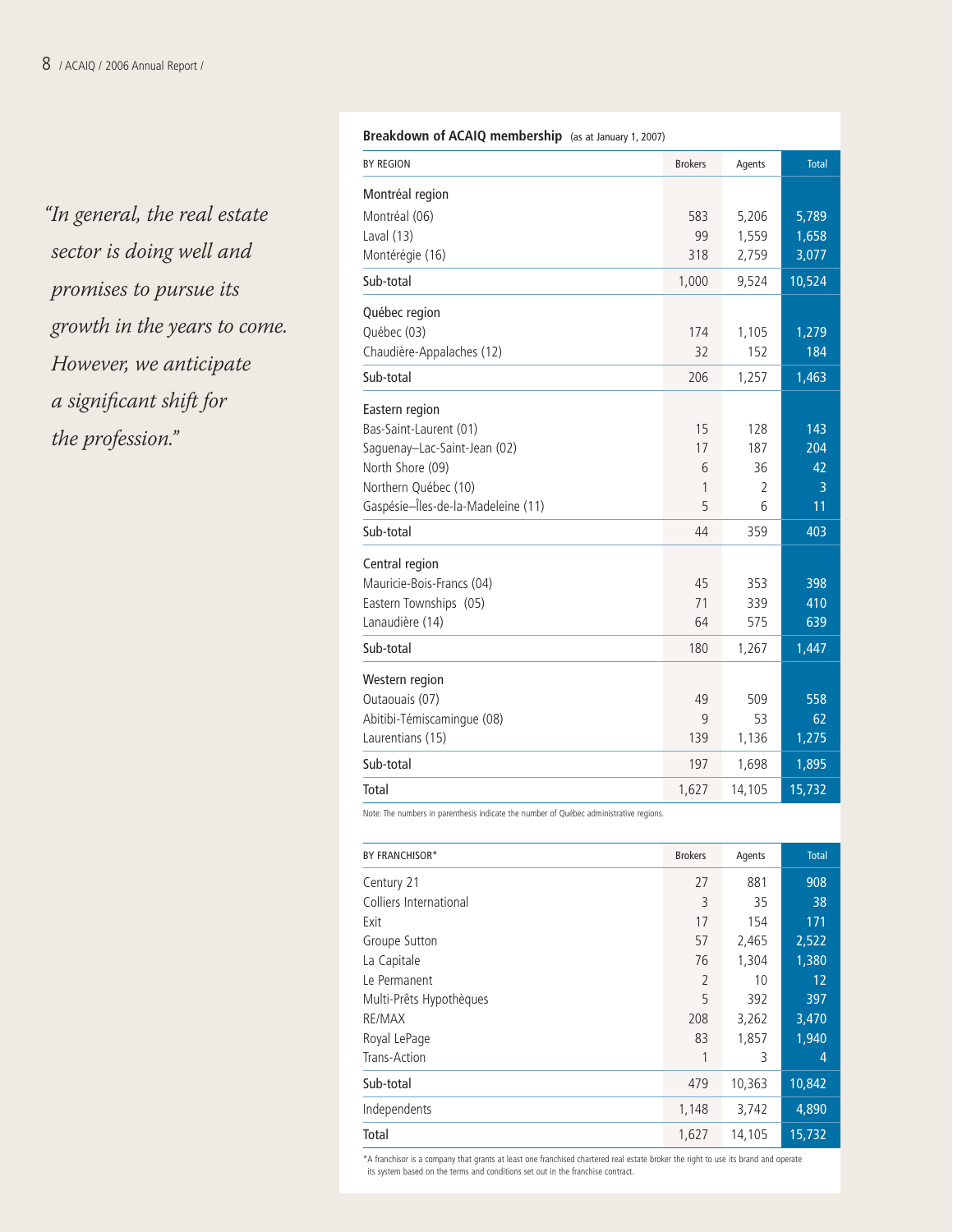#### Illegal Brokerage Activities

We maintained our efforts to counter illegal brokerage activities. In 2006, we received a total of 20 denunciations related to leasing (commercial, residential and senior citizens home sectors), 22 denunciations related to mortgage brokering activities and 92 denunciations related to the purchase and sale of commercial and residential properties.

#### Financial Results

Despite the increased workload of several departments, the Association ended fiscal 2006 with a \$197,842 surplus.This amount is added to the unrestricted surplus, for a total of \$1,623,982. Given real estate market fluctuations and the relation between the strength of the market and the number of real estate brokers and agents, we remain cautious, in order to withstand an eventual drop in revenue.

#### Major Changes on the Horizon

In general, the real estate sector is doing well and promises to pursue its growth in the years to come. However, we anticipate a significant shift for the profession.

Several broker and agents have taken advantage of the booming environment of the past years to launch or boost their career in real estate. But we anticipate that this slowdown in market growth will promote stronger competition. Some may be forced to update their skills to remain competitive, which will benefit consumers.

Furthermore, we are seeing the arrival of a new generation of professionals on the market. These new players take their profession very seriously, master the new techniques and are fully dedicated to their work. They represent what today's consumers are looking for in a real estate broker or agent. In the years to come, we wish to promote the emergence of these types of members, whose skills will provide added value for consumers.

Although the uncertainty stemming from the revision of the Real Estate Brokerage Act limits the scope of our interventions, we plan to act in a timely and concrete manner in terms of education, to enhance the criteria for access to the profession.

Other than the major changes pertaining to education, other issues are already surfacing. Among others, the sector is likely soon to be faced with a lack of relief for management positions in real estate offices. Given the significant responsibilities entrusted to office managers to protect the public, the Association will help to identify solutions to the shortage of relief.

I want to thank the members of the Board of Directors for their contribution, as well as the entire Association team for their efficiency. Finally, I want to extend a very special thank you to the outgoing chairman, Mr. Serge Brousseau, for his exceptional commitment to the profession during his numerous years on the Board of Directors.

Polent 100.

Robert Nadeau PRESIDENT AND CHIEF EXECUTIVE OFFICER

#### **Activities related to illegal practice**

| Files carried over from previous years                  | 75  |  |
|---------------------------------------------------------|-----|--|
| Files opened between January 1 and<br>December 31, 2006 | 104 |  |
| Total                                                   | 179 |  |
| Denunciations rejected prior<br>to opening of file      |     |  |

#### **Files closed in 2006**

| Reasons for closure                                          |    |  |
|--------------------------------------------------------------|----|--|
| Absence of or insufficient evidence<br>(and/or prescription) | 14 |  |
| Insufficient evidence and commitment                         | 0  |  |
| Insufficient evidence and certificate issued                 | 0  |  |
| Advertising only                                             | 1  |  |
| Owner of immovable or lessee                                 | 3  |  |
| Exception to section 2 of REBA                               | 1  |  |
| Guilty plea                                                  | 10 |  |
| Judgment (quilty verdict)                                    | 13 |  |
| Judgment (acquittal)                                         | በ  |  |
| Member involved                                              | 1  |  |
| Other                                                        | 8  |  |
| Total                                                        | 51 |  |

#### **Active files as at December 31, 2006**

| Status of pending cases          |                          |  |
|----------------------------------|--------------------------|--|
| Under external investigation     | 90                       |  |
| Awaiting Board authorization     | $\Omega$                 |  |
| Awaiting trial (Court of Québec) | 33                       |  |
| Under appeal                     | 1                        |  |
| Awaiting judgment                | $\overline{\phantom{a}}$ |  |
| Total                            | 126                      |  |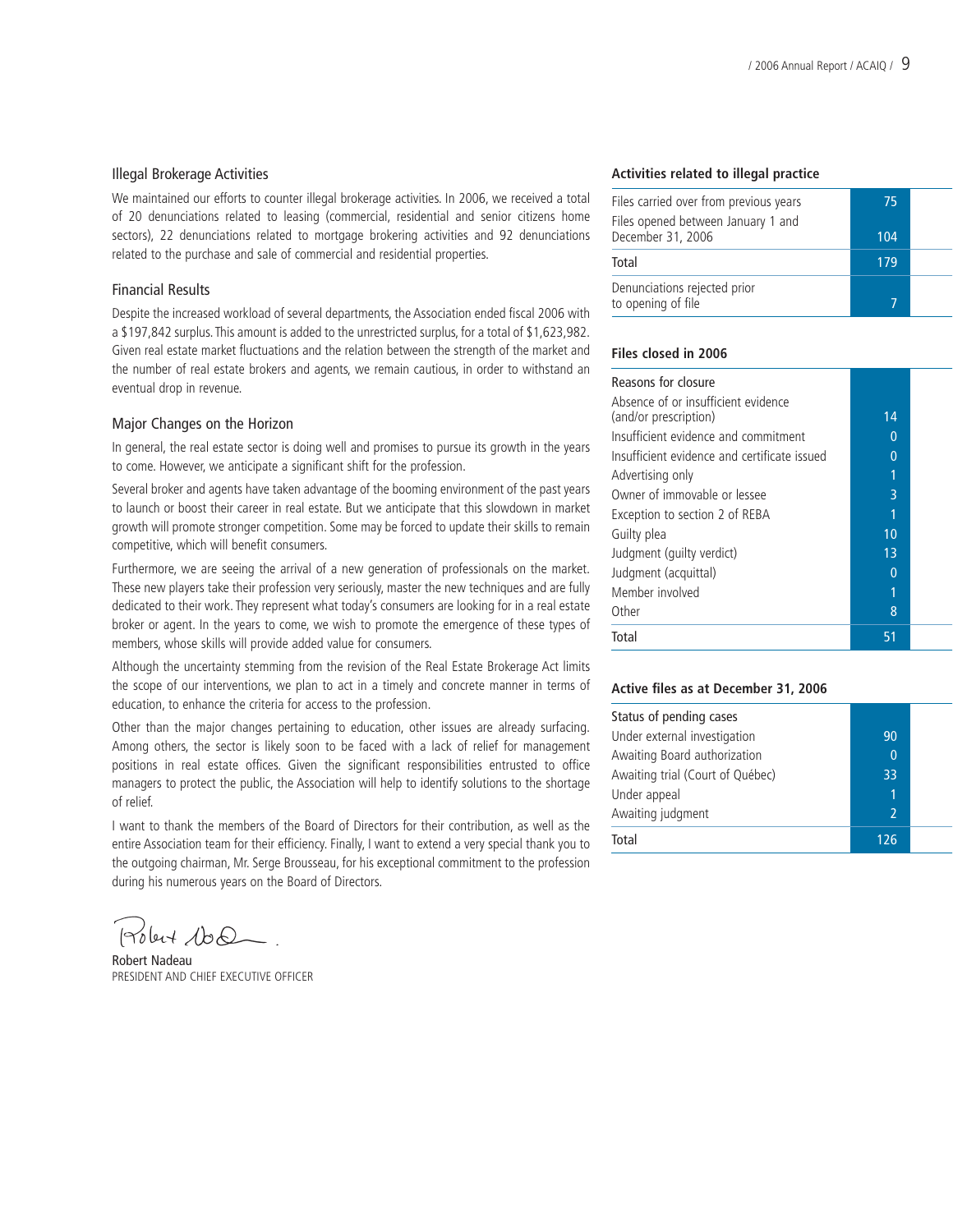#### 10 / ACAIQ / 2006 Annual Report /



Hélène Morand Syndic

## Report from the Office of the Syndic

The role of the Syndic of the Association des courtiers et agents immobiliers du Québec is closely linked to the quality of professional actions and to the protection of the public. The Syndic is responsible for investigating cases of alleged misconduct by real estate brokers and agents in the course of their duties and for filing complaints with the Discipline Committee where warranted.

In 2006, the Office of the Syndic carried out a material operational reorganization. New work processes were implemented to effectively meet demand, despite the significant increase in the number of cases.

#### Bridging of the Assistance Service and the Office of the Syndic

Management of the Assistance Service and the Office of the Syndic was consolidated in August 2006. This decision was made for the sake of effectiveness and the ensuing reorganization, which was carried out harmoniously, resulted in an improved synergy between the Service Assistance analysts and the assistant syndics. Both teams are now working closely together, which helps accelerate the transfer of cases from one service to the other and promotes discussions during the transfer. Finally, this restructuring provides a better overview of the profession's issues. In the medium term, this new structure will improve planning of preventive interventions with members.

#### New Internal Resources

In order to promote greater efficiency, a portion of the investigation work entrusted to external resources is now performed in-house and two new assistant syndics were hired. This measure turned out to be very effective; contrary to external resources, assistant syndics sign their complaints and take part in the hearings.

#### Marijuana Grow Operations

Once again this year, material efforts were dedicated to processing cases related to the purchase or sale of properties used as marijuana grow operations. Several complaints regarding this matter were filed with the Discipline Committee. In terms of awareness, the Office of the Syndic team collaborated with the training team to organize conferences for real estate brokers and agents on the marijuana grow-op issue. Building on the interest generated through widespread media coverage on the topic, the conferences allowed us to raise the level of awareness of this problem of hundreds of members.

#### **Reports on investigations under or awaiting review by prosecutors**

| as at December 31 | 2006 |  |
|-------------------|------|--|
|                   |      |  |

| Number of complaints filed |       |      |
|----------------------------|-------|------|
| as at December 31          | -2006 | 2005 |
|                            |       | 118  |

#### **Cases closed after review by prosecutors (no complaint)**

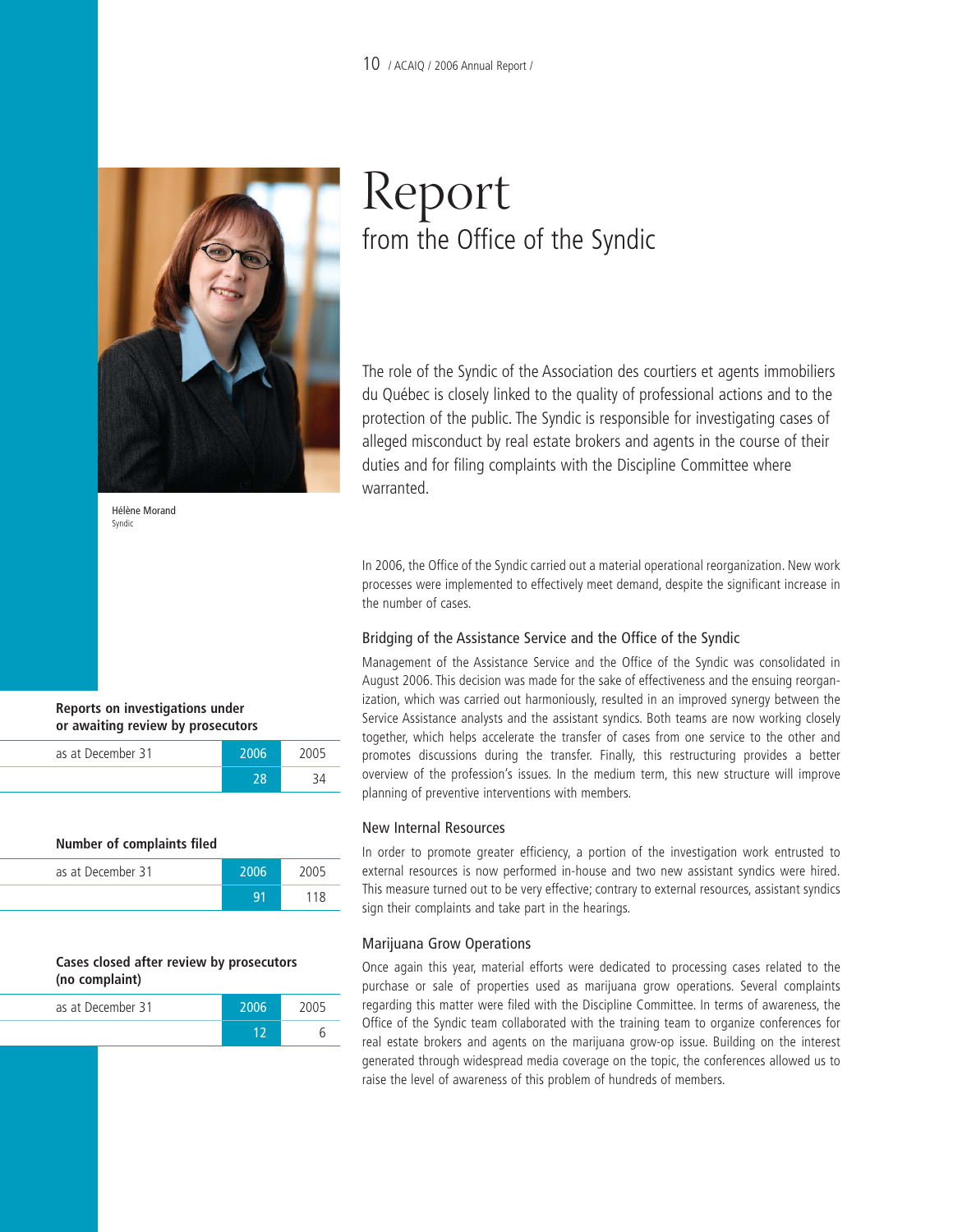#### **Investigations involving ACAIQ members**

|           | Investigations opened<br>during the month |     | Investigations completed<br>during the month |      |      | Under investigation /<br>pending |
|-----------|-------------------------------------------|-----|----------------------------------------------|------|------|----------------------------------|
|           | 2006                                      |     | 2006                                         | 2005 | 2006 | 2005                             |
| January   | 3                                         | 9   | 8                                            | 15   | 272  | 243                              |
| February  | 29                                        | 27  | 25                                           | 14   | 276  | 256                              |
| March     | 9                                         | 21  | 9                                            | 16   | 276  | 261                              |
| April     | 54                                        | 3   | 25                                           | 16   | 305  | 248                              |
| May       | 35                                        | 28  | 19                                           | 37   | 321  | 239                              |
| June      | 29                                        | 23  | 31                                           | 9    | 319  | 253                              |
| July      | 35                                        | 23  | 31                                           | 13   | 323  | 263                              |
| August    | 32                                        | 21  | 17                                           | 16   | 339  | 268                              |
| September | 29                                        | 31  | 22                                           | 23   | 347  | 276                              |
| October   | 29                                        | 14  | 31                                           | 32   | 343  | 258                              |
| November  | 11                                        | 43  | 23                                           | 26   | 331  | 275                              |
| December  | 22                                        | 28  | 41                                           | 26   | 312  | 277                              |
| Total     | 317                                       | 271 | 282                                          | 243  |      |                                  |

"Given the seriousness of the allegations in several cases, long-term suspensions were more common."

### Office of the Syndic Team

Giovanni Castiglia Assistant Syndic Robert Deschamps Assistant Syndic Yves Gardner Assistant Syndic Réjean Lebel Assistant Syndic François Pigeon Assistant Syndic and Advisor Julie Pinet Investigator

### Assistance Service Team

Lina Antinozzi Analyst Richard Frigon Analyst Ginette Grégoire Analyst Pascale Montpetit Analyst Paul Robitaille Analyst

#### Statistics of the Office of the Syndic

This year, the Office of the Syndic opened 317 new investigation files, compared to 271 for the previous year. A total of 91 complaints were filed before the Discipline Committee, while 12 files were closed without complaint after review by the prosecutors. Cases of mortgage fraud and marijuana grow operations were front and center this year.

Given the seriousness of the allegations in several cases, long-term suspensions were more common. In order to eradicate the most objectionable actions, prosecutors regularly recommended severe sanctions up to a permanent suspension of the certificate, for instance when members are involved in transactions of properties used in marijuana grow operations. At year's end, 28 investigation reports were still being reviewed or pending review by prosecutors.

#### Team Integration

Finally, I would like to draw attention to the exceptional collaboration between the Office of the Syndic and the Assistance Service team, and thank everyone for their extraordinary work. The major new elements of the administrative structure and work processes, in addition to my appointment as Syndic in March 2006, were quickly taken in stride by the members of both teams. This new approach should enhance our services in the years to come.

Imora

Hélène Morand SYNDIC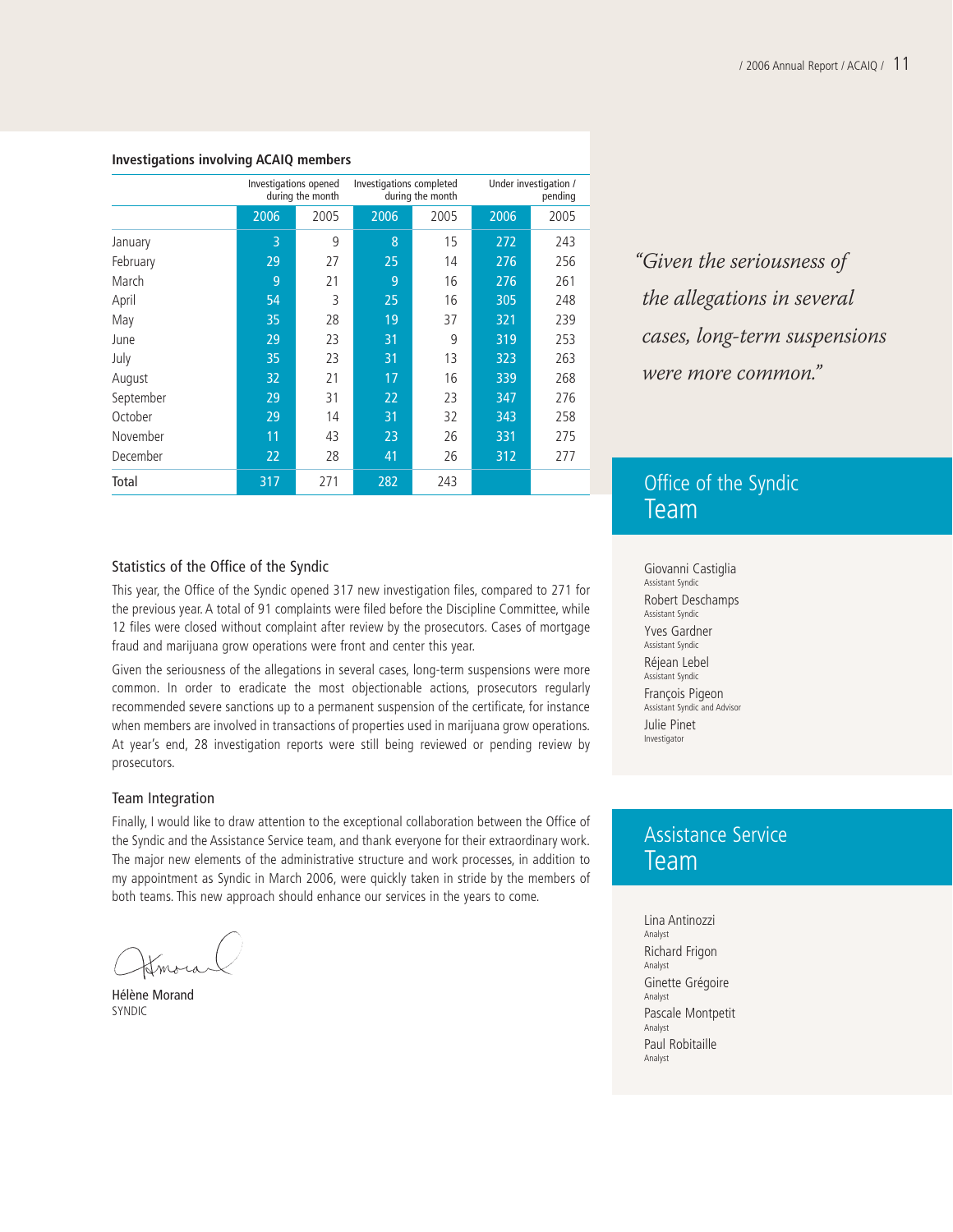

Me Patrick Choquette Chairman of the Discipline Committee

## Report from the Discipline Committee

Established under section 128 of the Real Estate Brokerage Act, the Discipline Committee is an autonomous and independent tribunal. It reviews all complaints made against members of the ACAIQ for violations of the Act and regulations. The Discipline Committee primarily follows the provisions of the Professional Code.

This year was marked by the official inauguration of the "André-Desgagné" hearing room, in honour of the first chairman of the Association's Discipline Committee, whom I replaced in May 2006. As current Chairman, I want to pay tribute to M<sup>e</sup> Desgagné's remarkable work since the Committee's inception nine years ago. Me Desgagné leaves behind a legacy that will benefit all members of the Discipline Committee, as well as all real estate brokers and agents.

In terms of activities, it is important to mention that several problems are now handled by the Assistance Service. The Discipline Committee spent less time on technical or less serious offences to render more decisions related to serious offences.

## Discipline Committee Complaints, Hearings and Decisions (Tables I and II)

(January 1 – December 31, 2006)

As at December 31, 2006, 92 complaints had been filed before the Discipline Committee; 91 were brought by the Office of the Syndic and the other was a private complaint. The Committee held a total of 16 hearings on temporary revocation, 81 hearings on guilt and 95 hearings on penalties. Adjournments were granted 46 times.

By year's end, the Committee had rendered seven decisions on temporary revocation, 41 decisions on guilt and 42 decisions on penalties. Also, 57 decisions on guilt and penalties were rendered following a guilty plea, as well as two non-guilty decisions. At the end of the year, 13 decisions on guilt and 19 decisions on penalties were under deliberation.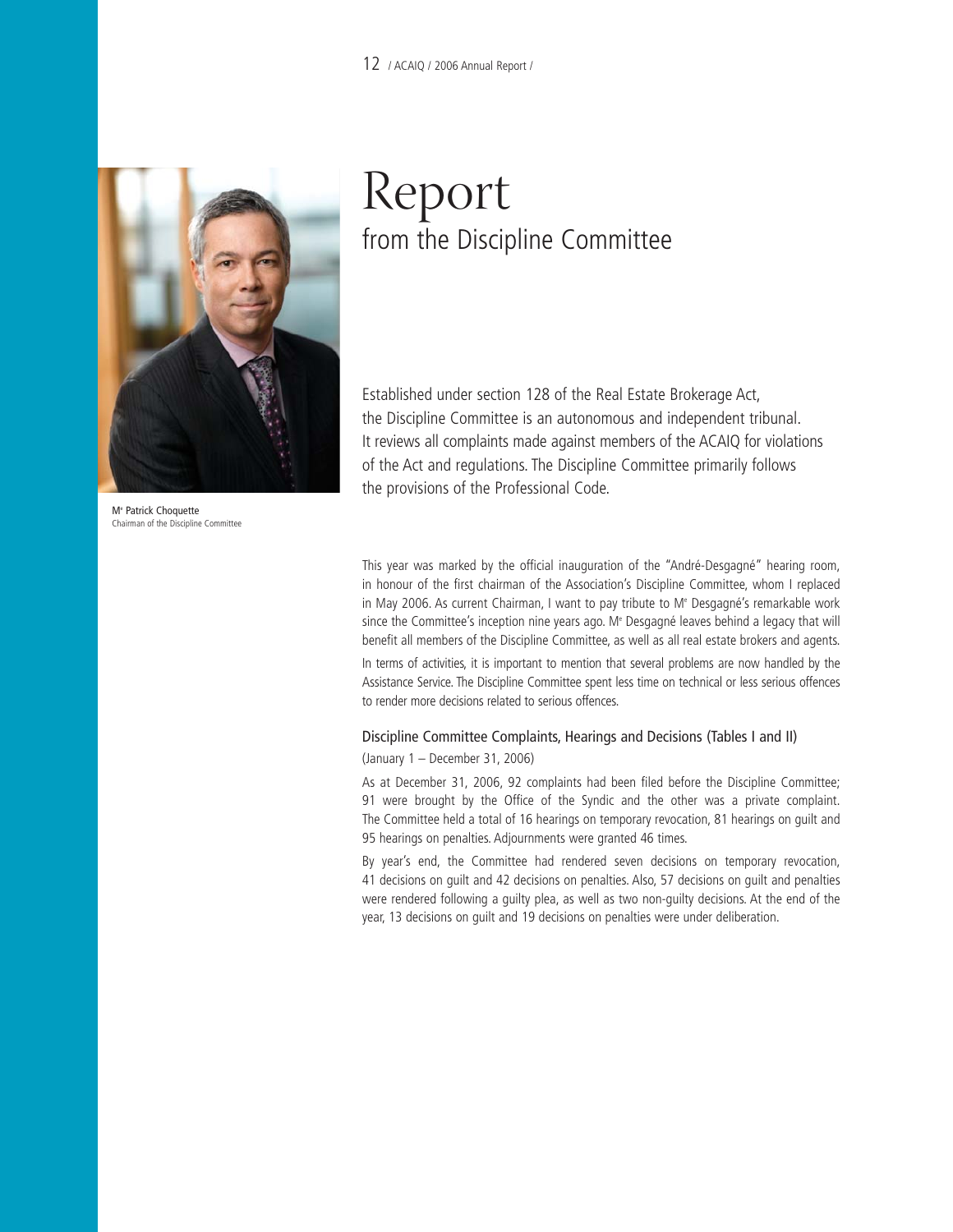"The Discipline Committee spent less time on technical or less serious offences to render more decisions related to serious offences."

#### TABLE I **Number of cases**

|                                         | 2006 | 2005 |
|-----------------------------------------|------|------|
| Current as at January 1                 | 101  | 62   |
| Filed during the period                 | 92   | 118  |
|                                         | 193  | 180  |
| Less                                    |      |      |
| Decisions rendered on penalties         | 98   | 72   |
| Acquittals                              | 2    | 6    |
| Withdrawals/terminations of proceedings | 1    |      |
| Current files as at December 31         | 92   | 101  |

#### TABLE II

#### **Hearings, postponements and decisions**

|                                            | 2006           | 2005 |
|--------------------------------------------|----------------|------|
| Hearings held                              |                |      |
| On temporary revocation                    | 16             | n/a  |
| On guilt                                   | 81             | 85   |
| On penalties                               | 95             | 75   |
| Postponements granted                      |                |      |
| Before the hearing                         | 46             | 51   |
| <b>Decisions</b>                           |                |      |
| Under deliberation on temporary revocation | $\overline{0}$ | n/a  |
| Under deliberation on guilt                | 1 <sub>3</sub> | 12   |
| Under deliberation on penalties            | 19             | 17   |
| Rendered on temporary revocation           | 7              | n/a  |
| Rendered on quilt                          | 41             | 53   |
| Rendered on penalties                      | 42             | 35   |
| Rendered on quilty plea                    | 57             | 37   |

### Members of the Committee

The members of the Discipline Committee are appointed for a three-year mandate. The Chairman and Substitute Chairman are appointed by the government among lawyers with at least ten years of practical experience. Other members are all real estate brokers and agents appointed by the Association's Board of Directors. The Committee Secretary is also appointed by the Board of Directors.

#### CHAIRMAN

Me Patrick Choquette SUBSTITUTE CHAIRMAN Me Gilles Duchesne MEMBERS Albert, Darlene Ariëns, Imelda Barrette, Renée Beauregard, Pierre Bédard, Réal Belley, Louise Bissonnette, Suzanne Bolduc, Daniel Bolduc, Danielle Bureau, Denis Cayer, Louis Charron, Claude Cholette, Ginette Chopra, Raman Ciocca, Salvatore Corbeil, Jean-Marc Couturier, Roger Daoust, Robert De Langavant, Laura-Nancy Desrochers, Jean-Guy Dufresne, Yvan Dufresne, Yves Dupras, Marie-Andrée Fecteau, Luce Forlini, Nancy Gagnon, Antoine Gagnon, Micheline Gagnon, Normand Gaspard, Jean-Pierre

Gaulin, Patricia Giroux Laveau, Lana Goulet, Christian Hardacker, Lois Havard Grisé, Suzanne Jacques, Sylvie Jones, Stewart Lamirande, Mario Langelier, Michèle Lavigne, Danielle Lecompte, Éloi Léger, Éric Lemaire, Frantz Leroux, Robert Liboiron, Michel Longo, Vito Mailloux, Luc Mammarella, Domenico Marchand, Denyse Merrien, Thierry Morrow, René Paquette, Brigitte Patry, Pierre Pépin, Lucie Racine, Normand Roy, Louise Ruiz, Carlos Stathakis, Giorgios Tassone, Vittoria Thibault, Renaud Villiet, François SECRETARY AND

REGISTRY OFFICER Chantal Peltier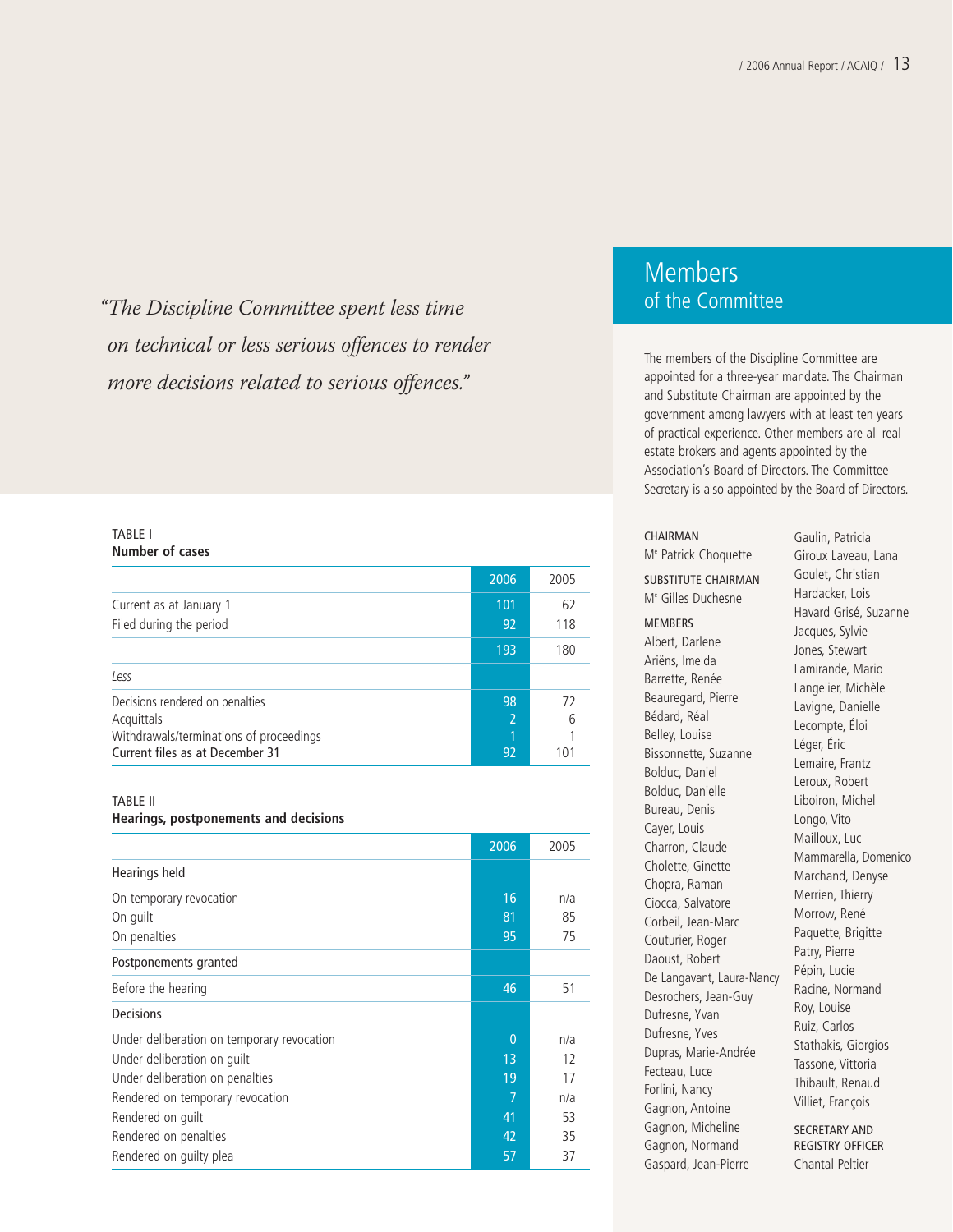"The Discipline Committee determines penalties based on the type and seriousness of the offence as well as on their deterrence effect."

#### TABLE III **Penalties**

|                                   | 2006 | 2005           |
|-----------------------------------|------|----------------|
| Penalties imposed                 |      |                |
| Reprimands                        | 18   |                |
| Fines                             | 70   | 43             |
| Mandatory courses                 | 20   | 20             |
| Restrictions on right to practice | 8    | $\overline{2}$ |
| Suspensions*                      | 60   | 41             |
| Continuing education              | 23   |                |
| Other orders                      | 3    | n/a            |

\* Suspensions ordered by the Discipline Committee are sometimes accompanied by a fine. In addition, the Committee may suspend a defendant's certificate on several counts of a single complaint.

#### TABLE IV **Fines and publications**

|                                       | 2006      | 2005     |
|---------------------------------------|-----------|----------|
| Penalties                             |           |          |
| Total fines                           | \$180,600 | \$89,800 |
| <b>Publications</b><br>in newspapers* |           |          |
| Suspensions                           | 58        | 40       |

\*In accordance with section 137 of the Real Estate Brokerage Act.

#### Penalties (Tables III and IV)

The penalties that the Discipline Committee may impose range from reprimand to a temporary or permanent revocation of the right to practice professional activities. The Discipline Committee may also impose fines between \$600 and \$6,000 per accusation count.

In 2006, the Committee issued 18 reprimands and imposed 70 fines totaling \$180,600. Generally, the payment of costs is ordered when a guilty decision is rendered.

In various cases, the Committee recommended that the Board of Directors require a member to take courses and pass the corresponding exams (20). The Committee also recommended that a member take continuing training (23), ordered restrictions on right to practice (8) or issued other types of orders (3). There were 60 cases of certificate suspension, with penalties ranging from a period of 15 days to permanent suspension.

The Discipline Committee determines penalties based on the type and seriousness of the offence as well as on their deterrence effect.

In 2006, 58 notices of suspensions were published in newspapers, while three others were published exclusively in Info ACAIQ and on the Association's website.

#### Nature of Violations

The accusations brought before the Discipline Committee dealt with violations to the Rules of Professional Ethics of the ACAIQ, the By-law of the ACAIQ, the Regulation respecting the application of the Real Estate Brokerage Act or the Real Estate Brokerage Act itself. It should be noted that a charge may be brought under more than one section of the Act and regulations.

Finally, I want to extend a warm thank you to the Substitute Chairman, M<sup>e</sup> Gilles Duchesne, the members of the Committee, the secretary of the discipline registry, the hearing clerk and the disciplinary records attendant, who accomplished phenomenal work during the year.

Løt fr*i 10. <del>rut</del>t* 

Me Patrick Choquette CHAIRMAN OF THE DISCIPLINE COMMITTEE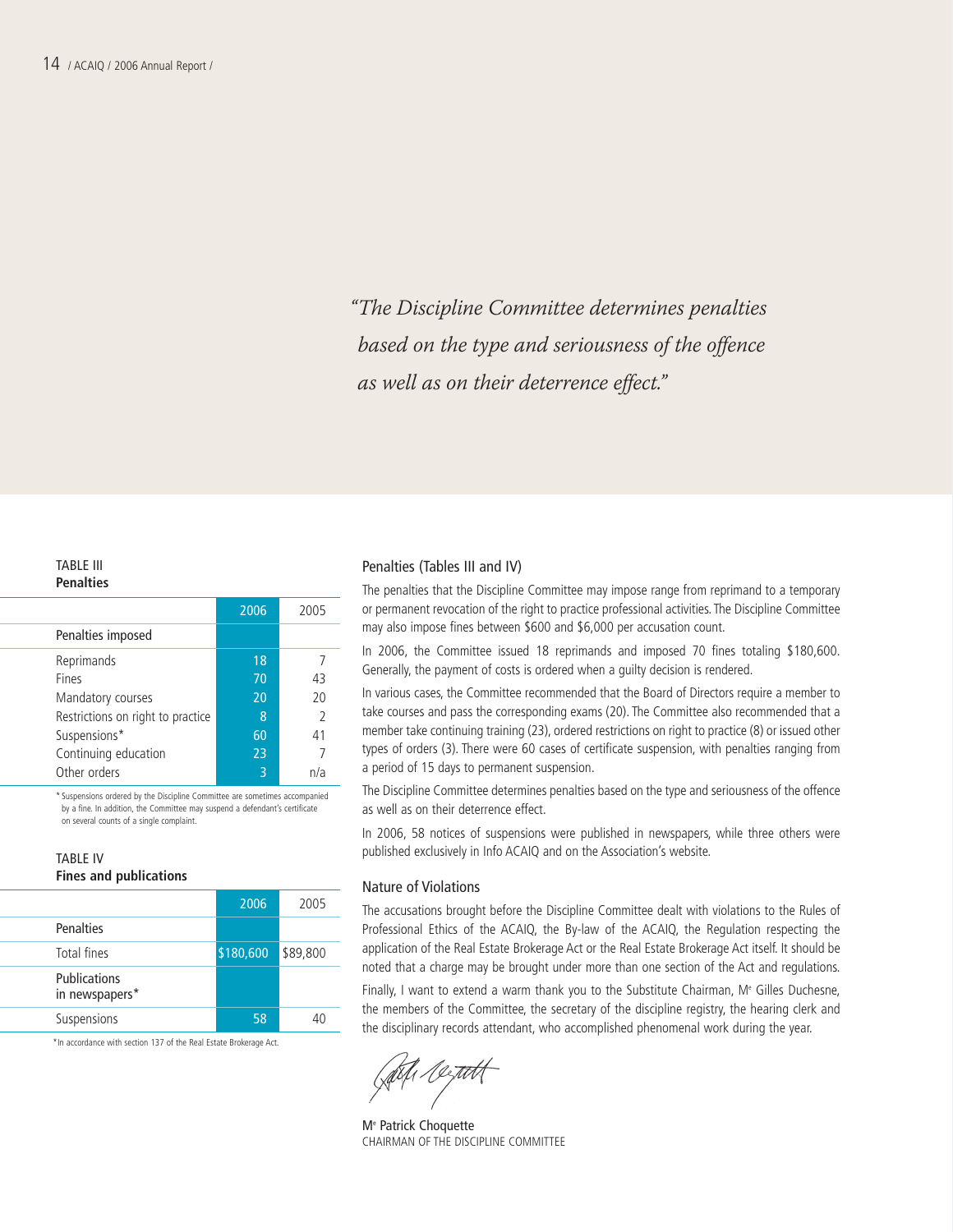

Raymond Desbiens Chairman of the Professional Inspection Committee

## Report from the Professional Inspection Committee

The mission of the Professional Inspection Committee is to supervise the activities of the members of the Association, with the exception of professional expertise, in particular by auditing their records, accounts, books and registers. The Committee may be called upon to make recommendations to the ACAIQ Board of Directors based on the practices observed in the course of its inspections.

In 2006, all inspected real estate brokers received a report clearly identifying any discrepancies, actions required and specific deadlines for implementing them. The actions required included in the inspection reports dealt primarily with the management of trust accounts, advertising, record-keeping (supporting documents) and registers, the drafting of contracts and conflicts of interest.

The Committee has established priorities for its inspection visits based on several risk factors, such as the date of the last inspection (turnover ratio) and brokers managing a trust account (429 at the end of December 2005).

#### Inspection of Trust Accounts

For 2006, the goal was not only to carry out the monitoring mandate, but also to contribute in terms of prevention. The Committee wants to make sure that brokers understand their role as trustees of the sums held in trust accounts and correctly follow the rules regarding the transfer of these sums when transactions are concluded.

In total, the Professional Inspection Committee visited 311 brokers, of which 133 held a trust account. Overall, investigators noted sound management of these accounts. Most offences stem from a lack of knowledge regarding accounting standards and regulations. In most cases, the Committee required specific training sessions or a written commitment to comply with the regulations pertaining to the management of trust accounts.

In addition, several cases were transferred to the Office of the Syndic for more serious offences such as:

- $\blacksquare$  the appropriation of sums deposited in a trust account for purposes other than those provided for in the promise to purchase;
- the premature withdrawal of the sums and the transfer toward an operations account before the signing of the notarized deed;
- never having received and deposited in a trust account the sums identified as a deposit in a promise to purchase or lease.

The drop in the number of inspections compared to the previous year can be explained by the complexity of the specific trust account inspections performed in 2006. Several training days were needed to allow inspectors to perform meticulous and detailed inspections. Inspectors also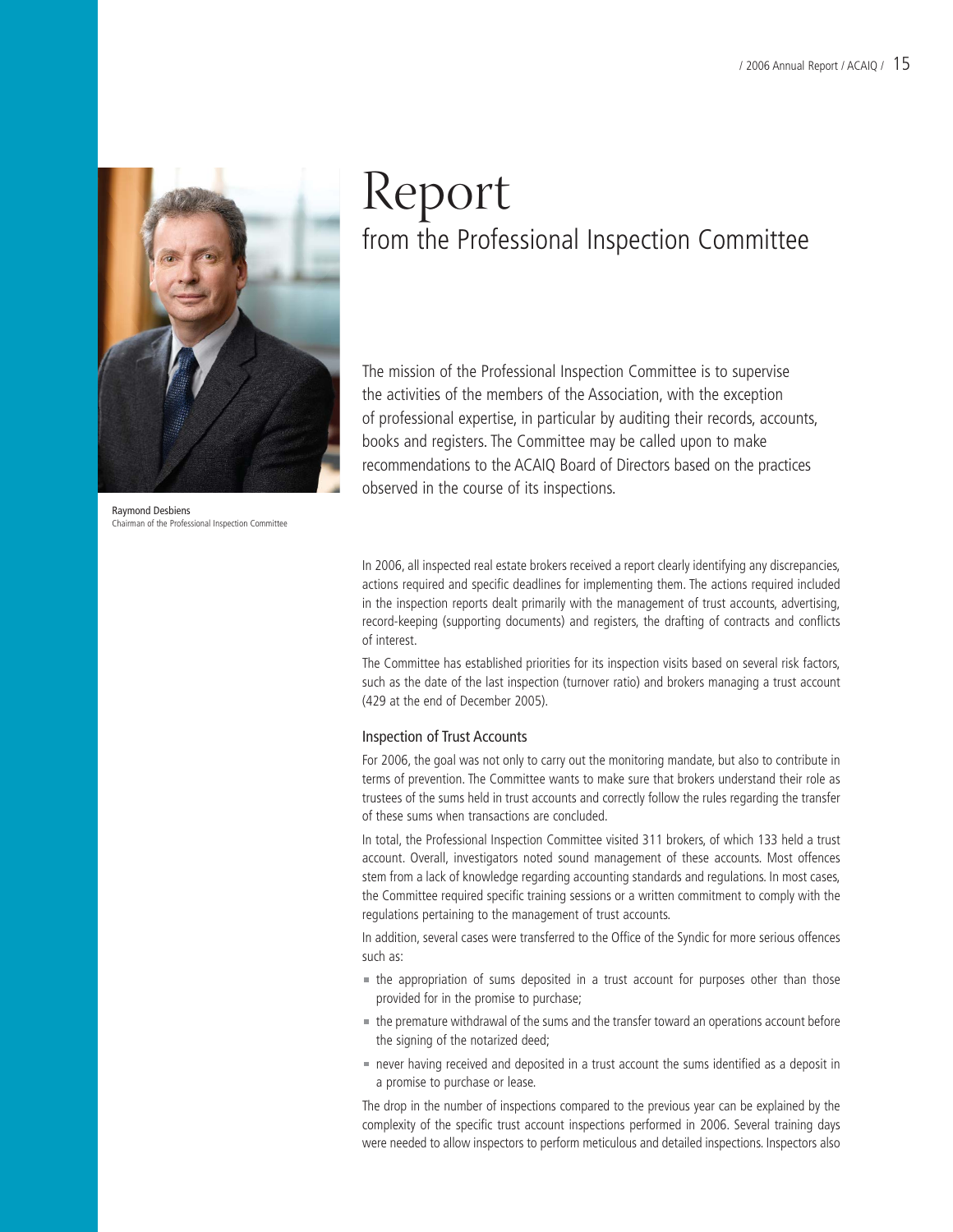#### **2006 Statistics**

| <b>Broker inspections</b>                                                                                                                 | 311                               |
|-------------------------------------------------------------------------------------------------------------------------------------------|-----------------------------------|
| With a trust account<br>Residential<br>Commercial<br>Agricultural<br>Start-ups<br>Other                                                   | 133<br>187<br>26<br>1<br>82<br>15 |
| Agent reports<br>Number of brokers<br>who have a trust account                                                                            | 507                               |
| End of December 2005<br>End of December 2006                                                                                              | 429<br>421                        |
| <b>Online Annual Declaration (brokers)</b>                                                                                                | 1,566                             |
| Receipt and review of notices of disclosure                                                                                               |                                   |
| End of December 2005<br>End of December 2006<br>Referred to Assistance Service<br>Information letters related<br>to notices of disclosure | 1,996<br>2,259<br>33<br>513       |
| Commitments<br>(attending a training session or complying<br>with various regulatory provisions)                                          | 45                                |

actively took part in the reviewing and updating of operational procedures for this type of inspection. In addition, more time was spent to perform these inspections as several steps must be taken and numerous verifications must be made by inspectors. These verifications pertain, among others, to the reconciliation of trust account operations registers, quarterly reports, cheques, receipts, deposit slips and current accounts. Transaction files involving deposits were also monitored in order to evaluate the management of deposit returns and time spent in the trust account.

#### Other Inspections

The brokerage contract and transaction files of 507 agents were inspected. This total is below the 2005 figure due to the number of trust account inspections. Also, the institutions inspected in 2006 were larger than those visited in 2005 (50 offices of more than 30 agents versus 26 in 2005).

Follow-up inspections were added during the year, when immediate corrective measures warranted a follow-up, as well as inspections to analyse quarterly reports and disclosure notices.

#### Alternative Inspection Techniques

Given the increase in membership and the need to implement new methods to reach and inspect all real estate brokers faster, the Professional Inspection Committee developed and implemented alternative inspection techniques, such as start-up sessions and the online Annual Declaration.

#### Start-up Sessions

In 2006, 82 new brokers attended start-up sessions. Brokers are informed right from the start of their business activities, about their many obligations, including the keeping of books, records and registers as well as advertising and conflicts of interest. One of the objectives is to ensure that the public has access to services of the highest quality. Since the implementation of the start-up sessions in 2004, over 250 brokers have benefited from this unique training.

Start-up sessions are especially appreciated by new members, representatives and managers and allow them to:

- $\blacksquare$  review the responsibilities and obligations of the representative and the manager of an establishment;
- learn and apply effective management methods to provide better oversight of the agents' work;
- as a manager, learn to take responsibility for conflict situations in order to reduce their incidence.

#### Online Annual Declaration

The online Annual Declaration was launched in 2006. A total of 1,566 brokers answered questions on brokerage transactions for 2005 and sent their declaration electronically.

By contacting every broker this way each year, the Professional Inspection Service obtains upto-date data on record and register maintenance. The online declaration also provides information on broker advertising and a more accurate profile of the types of practices.

#### Conflicts of Interest and Notices of Disclosure

The Professional Inspection Department receives and verifies all notices of disclosure sent to the ACAIQ, in accordance with section 23 of the Real Estate Brokerage Act. In 2006, some 2,259 notices were received and verified. The number of notices has been rising steadily since 2003, especially since our membership awareness campaigns.

In 2006, 513 information letters were sent to agents who had not or had incorrectly completed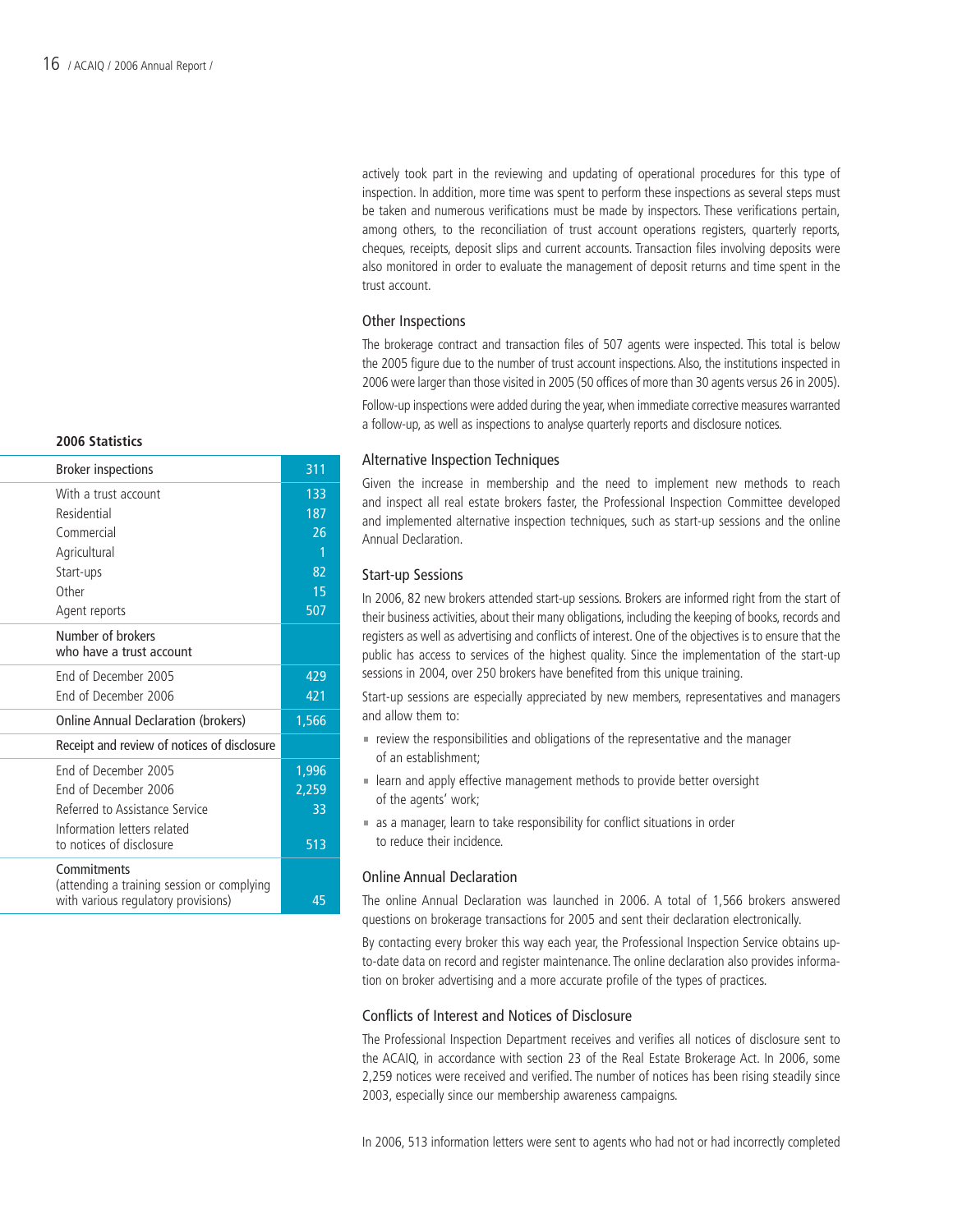"For 2006, the goal was not only to carry out the monitoring mandate, but also to contribute in terms of prevention."

their notices of disclosure. Letters were also sent to their brokers and to collaborating agents to inform them of their obligation to collaborate in getting the signatures of prospective contracting parties, i.e. those who must be informed of the conflict of interest.The great majority of these prospective contracting parties are consumers who are party to the transaction.

#### Professional Inspection Conferences

The purpose of these conferences is to educate agents of inspected brokers about the most common errors in advertising, record-keeping, document storage, disclosure of compensation agreements and notices of disclosure in transactions where an agent sells or purchases directly or indirectly. In 2006, 14 conferences were given at brokerage firms employing 20 or more agents.

Several other education activities are recommended to members following an inspection, including those offered by the ACAIQ, real estate boards and various other organizations.

#### Evaluation Form

Since September 2006, every inspection report sent to brokers includes an evaluation form for the inspection work. This tool helps us get broker feedback and stay abreast of their needs. We encourage all brokers to fill out the forms.

### **Committee** Members

The members of the Professional Inspection Committee are appointed by the ACAIQ Board of Directors. At the beginning of 2006, they were:

#### CHAIRMAN

Raymond Desbiens

#### **MEMBERS**

Pierre Houle Pierre Martel Marc-André Pilon Christiane Saint-Jean

#### COMMITTEE SECRETARY

Céline Martineau Vice-President Professional Inspection and Certification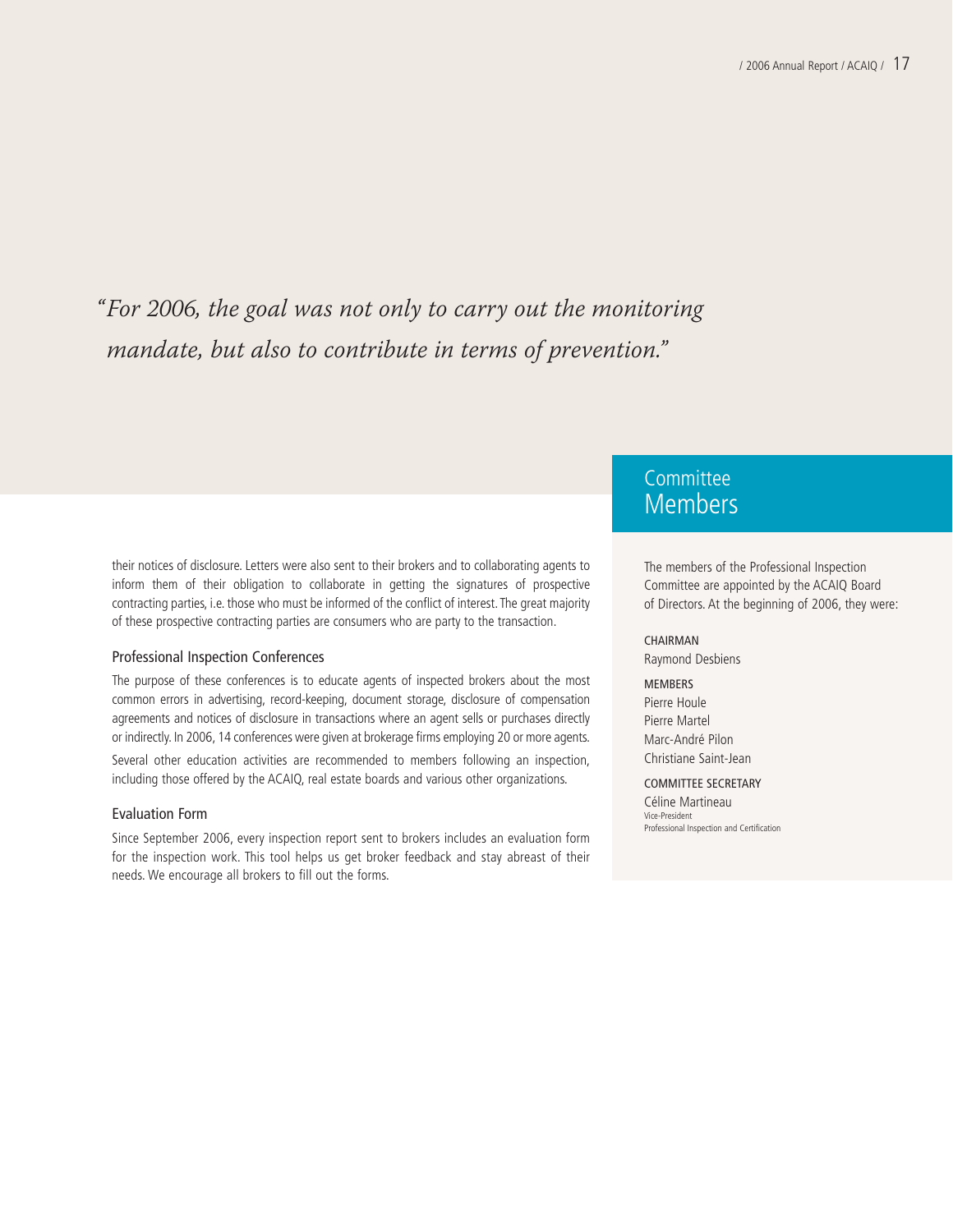"The Professional Inspection Committee also wants to reach out to commercial and mortgage brokers; although their practice is quite different from residential practice, their obligations remain the same under the Real Estate Brokerage Act."

## Professional Inspection Team

Céline Martineau Vice-President Professional Inspection and Certification Francine Boucher Department Head and Inspector Louise Dessureault Inspector Serge Legault Inspector Diane Martineau Inspector

#### PROJECTS FOR 2007

#### Commercial and Mortgage Brokers

In 2006, the Professional Inspection Committee set out to update inspection protocols for commercial and mortgage brokers so as to prioritize these brokers' inspection in 2007. These protocols were designed in part with the assistance of the committee members of these sectors. The Committee also wants to reach out to these members; although their practice is quite different from residential practice, their obligations remain the same under the Real Estate Brokerage Act.

The Committee will therefore be able to provide the Board of Directors with recommendations, as part of the revision of the Real Estate Brokerage Act, as to the particular aspects of commercial and mortgage practice inspections in order to make any necessary adjustments.

#### Electronic Record-Keeping

In 2006, the Committee reviewed the topic of electronic record-keeping. Several aspects need to be considered and analyzed to allow the maintenance and transfer of electronic documents. The Real Estate Brokerage Act and the regulations thereunder contain several obligations that have a direct impact on the ability to keep electronic records pertaining to brokerage contracts and transaction files.

The Professional Inspection Department thus conducted the inspection of brokers using electronic maintenance methods and will issue specific recommendations in 2007 regarding the security, integrity and viability of this method.

Other projects planned for 2007 include the development of a training session on trust account management and another on the keeping of records, books and registers, as well as increased visibility for the Professional Inspection Department on the Association's website.

Raymond Desbiens CHAIRMAN OF THE PROFESSIONAL INSPECTION COMMITTEE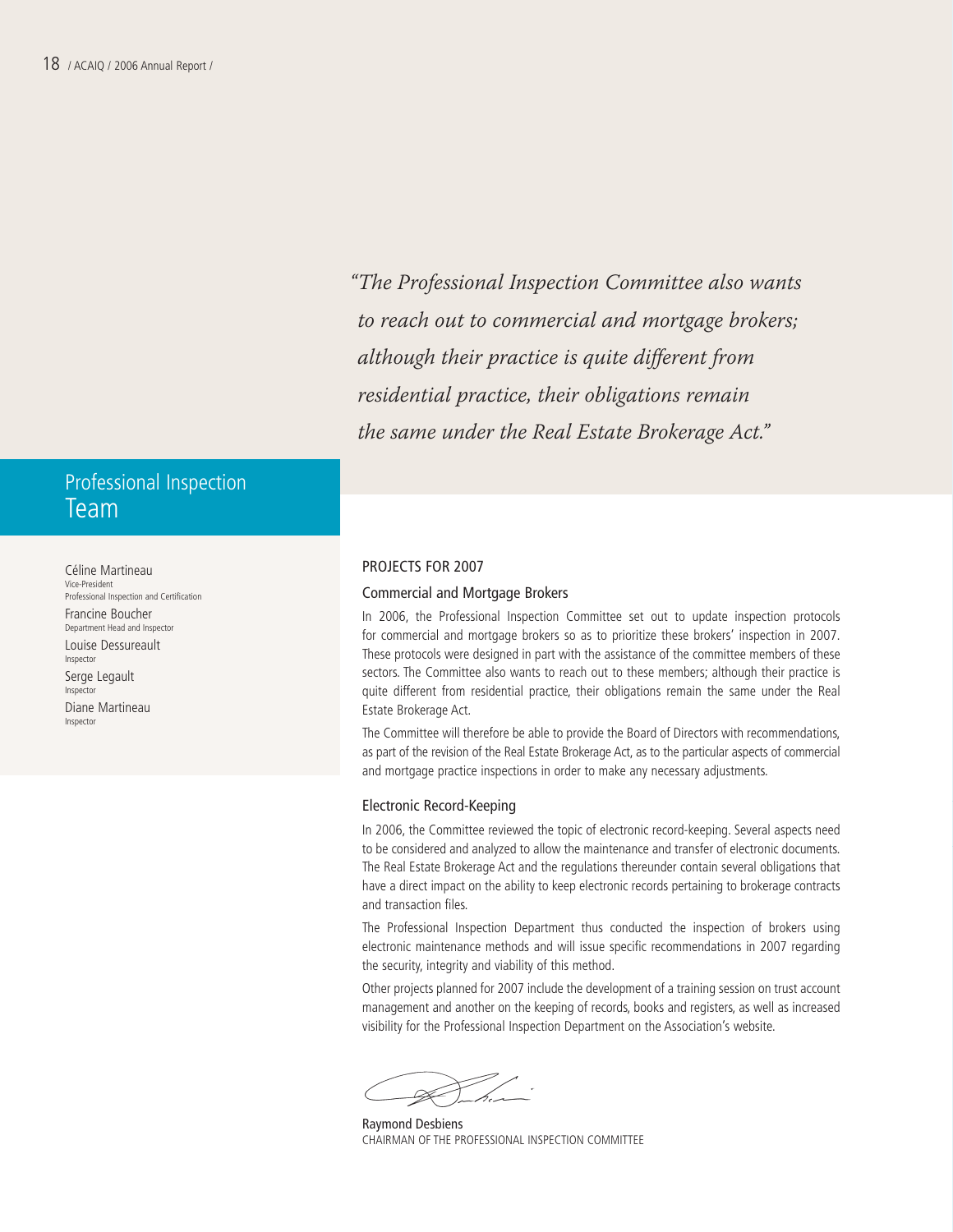

Léo La Palme Chairman of the Decision Committee on Criminal Offences

**Certificate applications and review of criminal offences**

Applications submitted **71 71** Applications denied 9

## Report from the Decision Committee on Criminal Offences

The Decision Committee on Criminal Offences is responsible for determining if a criminal offence for which an individual applying for a certificate was found guilty, or pleaded guilty to, is related to the activity of real estate broker or agent. This committee is made up of three Association members appointed by the Board of Directors.

The Regulation respecting the application of the Real Estate Brokerage Act states that in order to obtain a real estate broker or agent certificate, an applicant may not, in the past five years, have been found guilty by final judgment or pleaded guilty to a criminal offence related to the activity of real estate broker or agent.

Established under section 25.2 of the By-Law of the Association des courtiers et agents immobiliers du Québec, the Decision Committee on Criminal Offences completed its first full year of operation on December 31, 2006.

During the year, the Committee met on ten occasions and reviewed 71 certificate applications. Among these, nine were denied due to the presence of a link between the criminal offence for which the applicant was found guilty or pleaded guilty to, and the activity of real estate broker or agent.

The individuals whose applications were denied had committed offences including:

- marijuana production; fraud;
- robbery; credit card falsification;
- 
- 
- $\blacksquare$  breaking and entering and theft;  $\blacksquare$  use of false or falsified credit card.
	-

Decisions are made on a case-by-case basis and the Committee must assess every request according to the circumstances. In all cases, the individual whose certificate application was referred to the Committee is invited to share his or her observations with Committee members regarding the existence or absence of a link between the criminal offence committed and the activity of real estate broker or agent.

Finally, I wish to thank Mr. Yvon Cousineau and Mr. Paul H. Chrétien, both members of the Committee, as well as the Association's team for their dedication and excellent work throughout this first year of operation.

Léo La Palme CHAIRMAN OF THE DECISION COMMITTEE ON CRIMINAL OFFENCES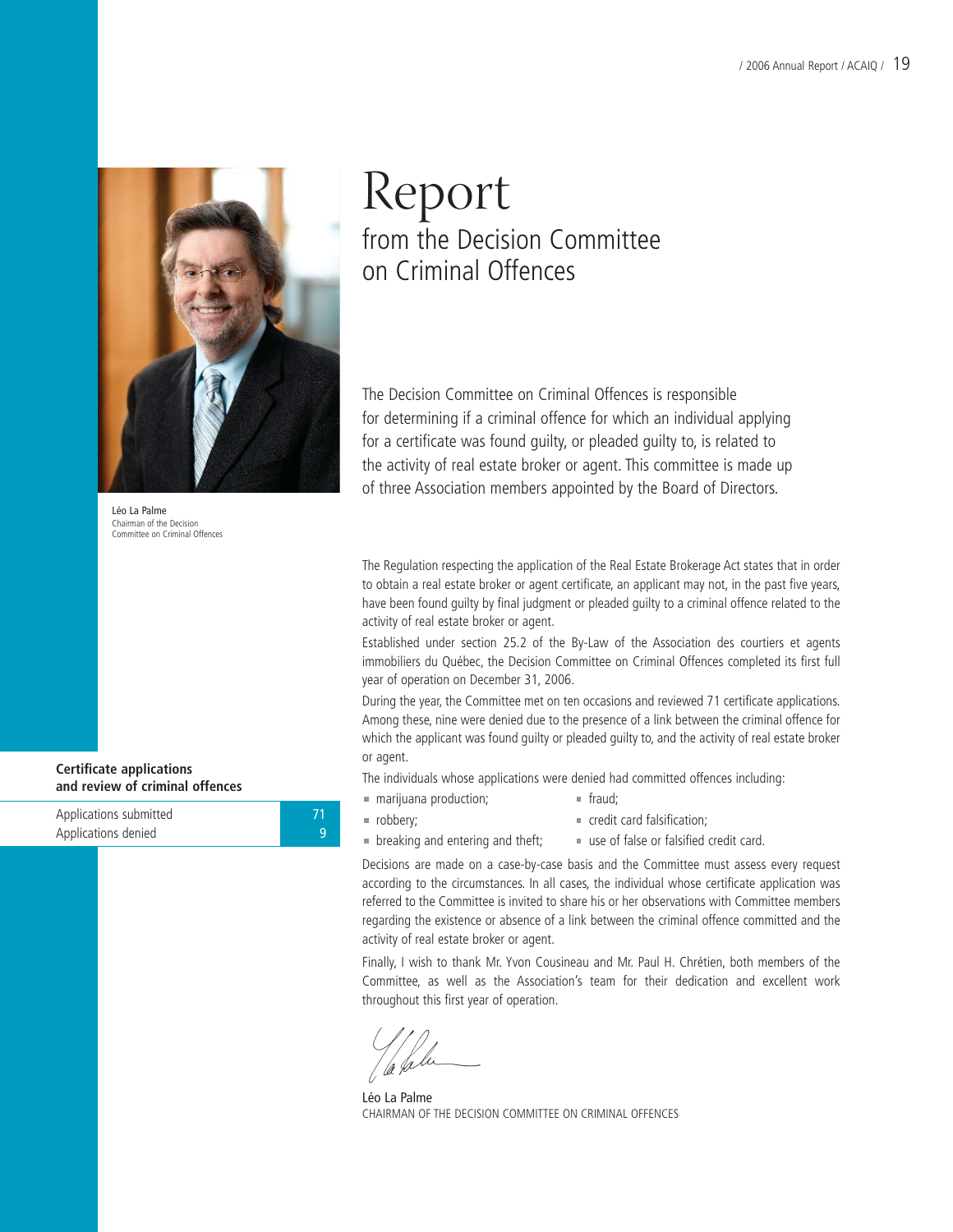

Daniel Pelchat Chairman of the Finance Committee

## Treasurer's Report

The Finance Committee monitors the Association's finances on behalf of the members and can make recommendations to the Board of Directors. The Committee is made up of the Treasurer, the Chairman of the Board, the Vice-Chairman of the Board, a director named by resolution and the President and Chief Executive Officer.

The Association ended its fiscal year 2006 with an excess of revenues over expenses of \$197,842. Revenues totalled \$11,679,252, compared to \$10,724,685 the previous fiscal year, while expenses increased to \$11,481,410 from \$10,401,102 in 2005.

The year 2006 continued to build on the 2005 momentum. The sustained real estate boom promoted increased membership. For its part, the management committee remained focused on cost control.

This year's highlights include an increase of approximately \$950,000 in revenues. Of this amount, approximately \$800,000 came from new members and certificate renewals. Despite the sustained number of real estate transactions carried out by members, the sales volume for traditional forms dropped due to the increasing use of electronic forms.

On the expense side, a general increase was required to maintain the same level of service for a growing membership, in addition to an increase in salaries and payroll taxes of about \$500,000, which stems from staff additions needed to meet the increased demand for services from both our membership and the public.

The Association also launched an advertising campaign at a cost of \$620,000, which aired on two major television networks, TVA and CFCF. Furthermore, the new Fonds d'assurance responsabilité professionnelle de l'ACAIQ began its operations this year, allowing the Association to recover a portion of the money committed in previous years to support its creation, a sum of \$157,000.

With an unallocated surplus of \$1,623,982, the Association is in good financial health and continues to efficiently manage all its resources to be able to withstand an eventual slowdown of the real estate market as well as other future challenges. However, the Finance Committee remains very concerned with the availability of funds which will be needed for the basic training reform, the revision of the Real Estate Brokerage Act and the changes to be implemented following the recommendations of the Registraire des entreprises, which inspected the Association in 2006. The ACAIQ will therefore need to remain prudent in managing its resources and guard against all eventualities.

Daniel Pelchat CHAIRMAN OF THE FINANCE COMMITTEE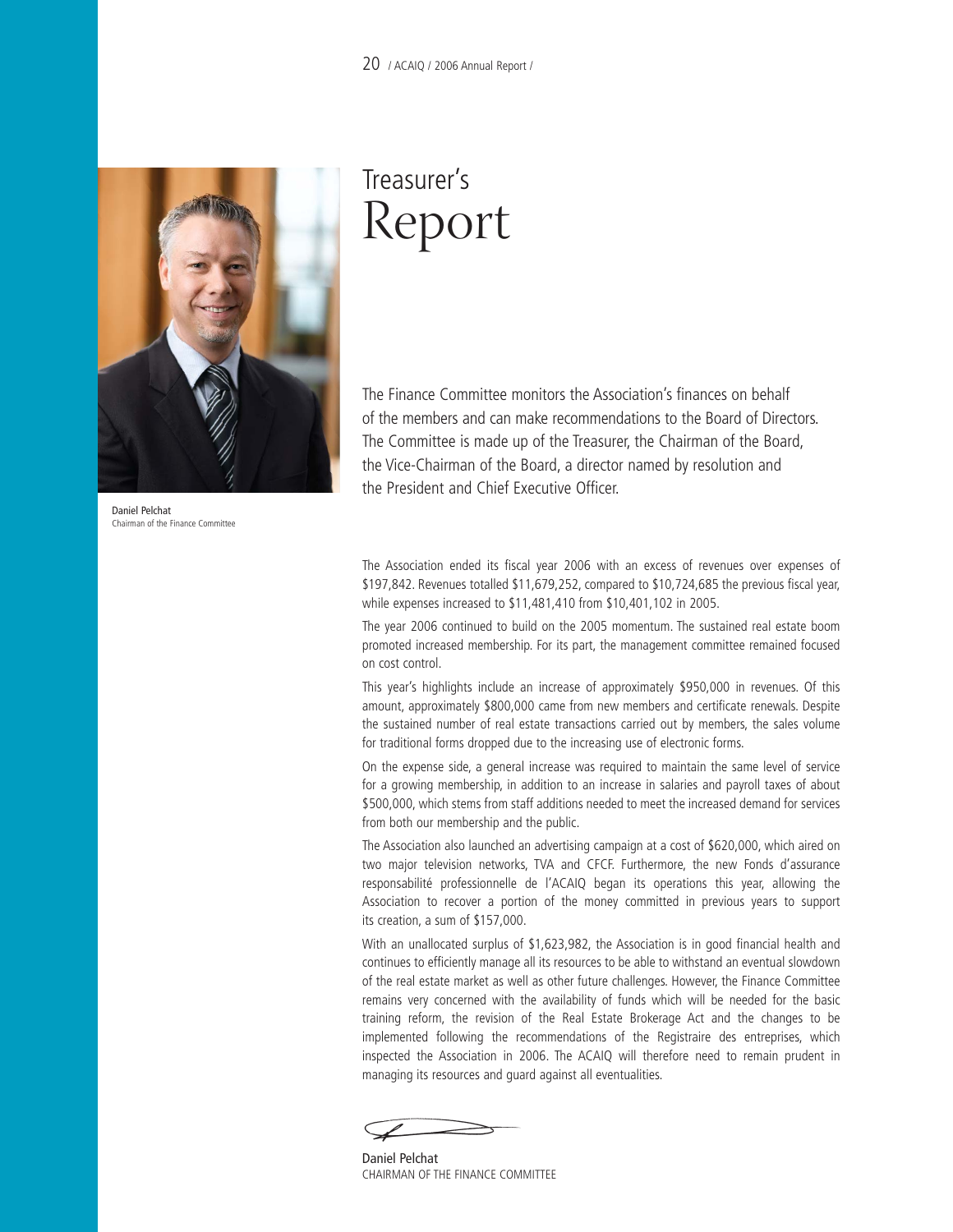"The Finance Committee remains very concerned with the availability of funds which will be needed for the basic training reform, the revision of the Real Estate Brokerage Act and the changes to be implemented following the recommendations of the Registraire des entreprises, which inspected the Association in 2006."

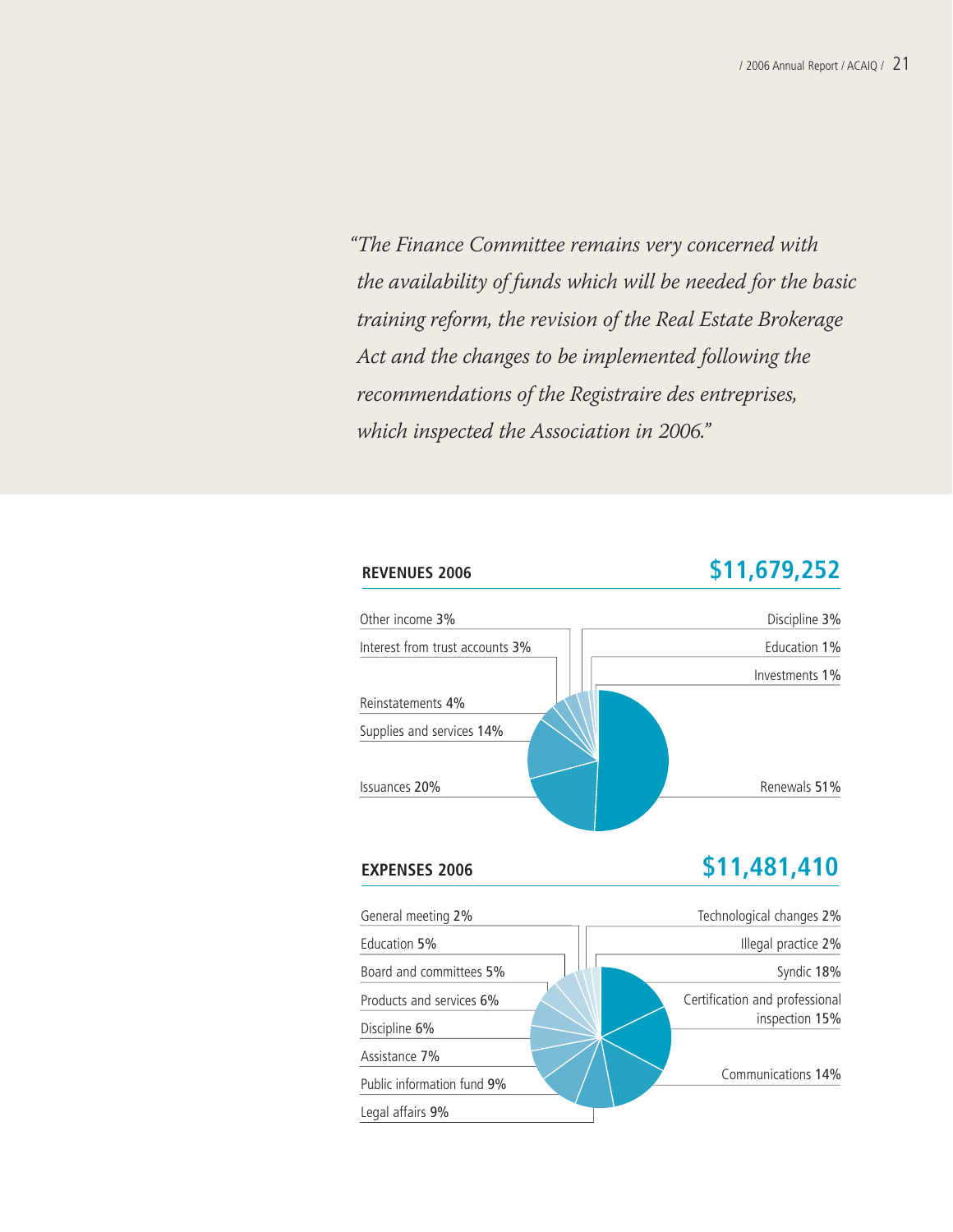

## Auditors' Report

To the members of Association des courtiers et agents immobiliers du Québec

We have audited the balance sheet of **ASSOCIATION DES COURTIERS ET AGENTS IMMOBILIERS DU QUÉBEC** as at December 31, 2006 and the statements of income and of changes in net assets for the year then ended. These financial statements are the responsibility of the Association's management. Our responsibility is to express an opinion on these financial statements based on our audit.

We conducted our audit in accordance with Canadian generally accepted auditing standards. Those standards require that we plan and perform an audit to obtain reasonable assurance whether the financial statements are free of material misstatement. An audit includes examining, on a test basis, evidence supporting the amounts and disclosures in the financial statements. An audit also includes assessing the accounting principles used and significant estimates made by management, as well as evaluating the overall financial statement presentation.

In our opinion, these financial statements present fairly, in all material respects, the financial position of the Association as at December 31, 2006 and the results of its operations and its cash flows for the year then ended in accordance with Canadian generally accepted accounting principles.

Darel Drown - PKF

Montréal, February 13, 2007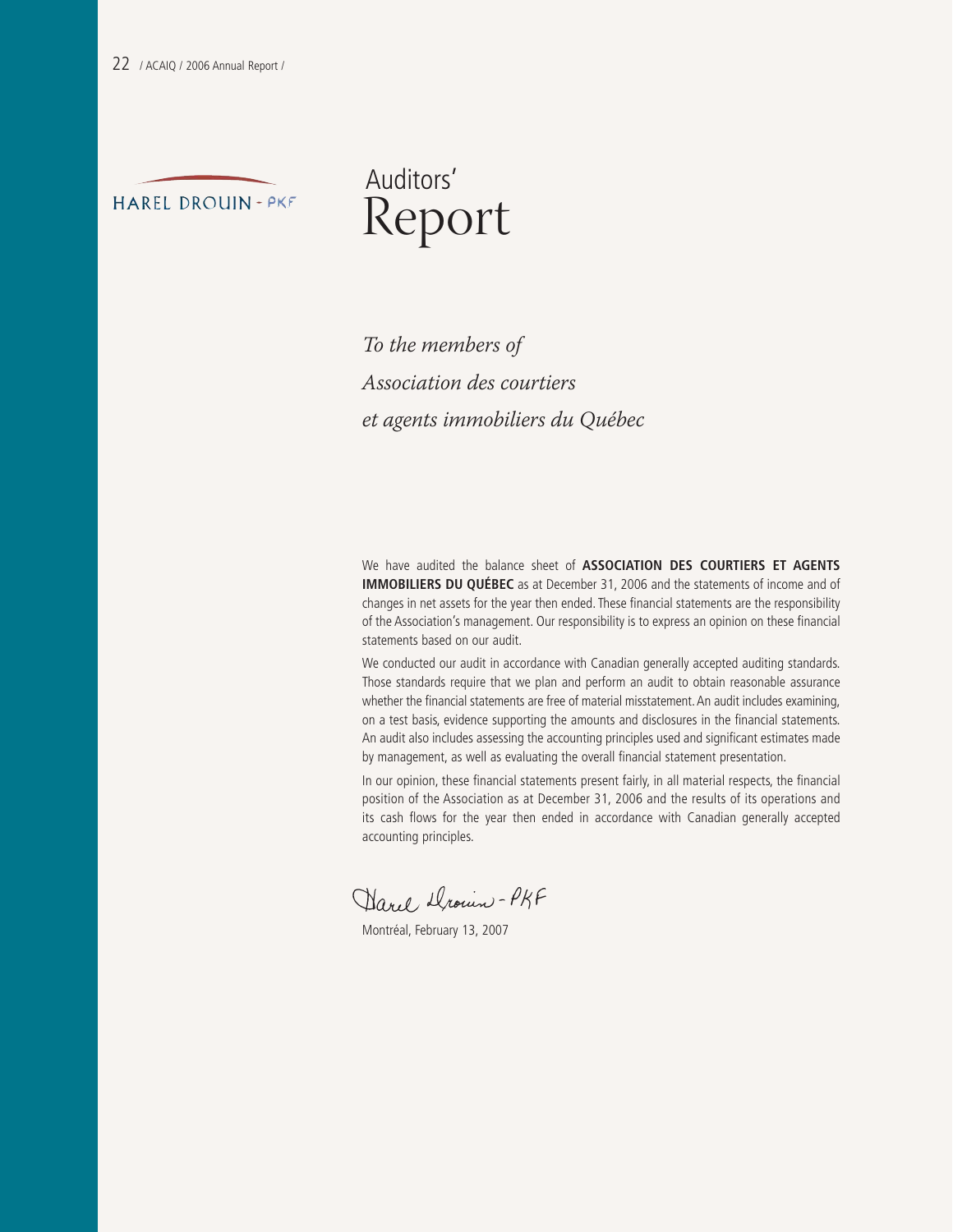## Statement of Income

For the year ended December 31, 2006

| (in dollars)                                             | 2006       | 2005      |
|----------------------------------------------------------|------------|-----------|
| <b>REVENUES</b><br>Members fees                          | 8,799,416  | 8,032,053 |
| Supplies and services - Schedule                         | 913,072    | 1,074,656 |
| Investments and other income                             | 466,845    | 466,176   |
| Interests income held in trust accounts (Note 5)         | 318,308    | 169,435   |
|                                                          |            |           |
|                                                          | 10,497,641 | 9,742,320 |
| <b>OPERATING EXPENSES</b>                                |            |           |
| Salaries and employee benefits                           | 4,068,021  | 3,656,956 |
| Professional fees                                        | 1,535,827  | 1,249,257 |
| Fund for public information (Note 5)                     | 1,018,388  | 773,802   |
| Attendance allowance and employee benefits               | 575,201    | 575,814   |
| Continuing education - Schedule                          | 451,334    | 452,473   |
| Office expenses                                          | 428,612    | 352,416   |
| Meeting and travelling                                   | 390,346    | 363,280   |
| Discipline - Schedule                                    | 346,542    | 408,197   |
| Occupancy expenses                                       | 338,578    | 271,937   |
| Illegal practice - Schedule                              | 254.126    | 295,935   |
| Technological conversion                                 | 238,565    | 193,414   |
| Contribution to the Registraire des entreprises (Note 7) | 222,076    | 43,294    |
| Amortization                                             | 210,406    | 220,624   |
| Publications and public relations                        | 198,669    | 190,056   |
| Financial expenses                                       | 133,111    | 106,567   |
| Elections                                                | 46,997     | 56,500    |
| Professional liability insurance fund (reimbursement)    | (157,000)  | 208,215   |
|                                                          | 10,299,799 | 9,418,737 |
| <b>EXCESS OF REVENUES OVER EXPENSES</b>                  | 197,842    | 323,583   |

## Statement of Changes in Net Assets

For the year ended December 31, 2006

| (in dollars)                                                    | Invested in<br>capital assets | Externally<br>restricted | Unrestricted              | 2006<br><b>Total</b> | 2005<br>Total |
|-----------------------------------------------------------------|-------------------------------|--------------------------|---------------------------|----------------------|---------------|
| <b>BALANCE, BEGINNING OF YEAR</b>                               | 1,267,073                     |                          | 1.327.627                 | 2,594,700            | 2,271,117     |
| Excess (deficiency) of revenues<br>over expenses                | (497, 345)                    | (2,524,820)              | 3,220,007                 | 197.842              | 323,583       |
| Investments in capital assets<br>Externally restricted (Note 5) | 398,832                       | 2,524,820                | (398, 832)<br>(2,524,820) | _                    |               |
| <b>BALANCE, END OF YEAR</b>                                     | 1,168,560                     |                          | 1,623,982                 | 2,792,542            | 2,594,700     |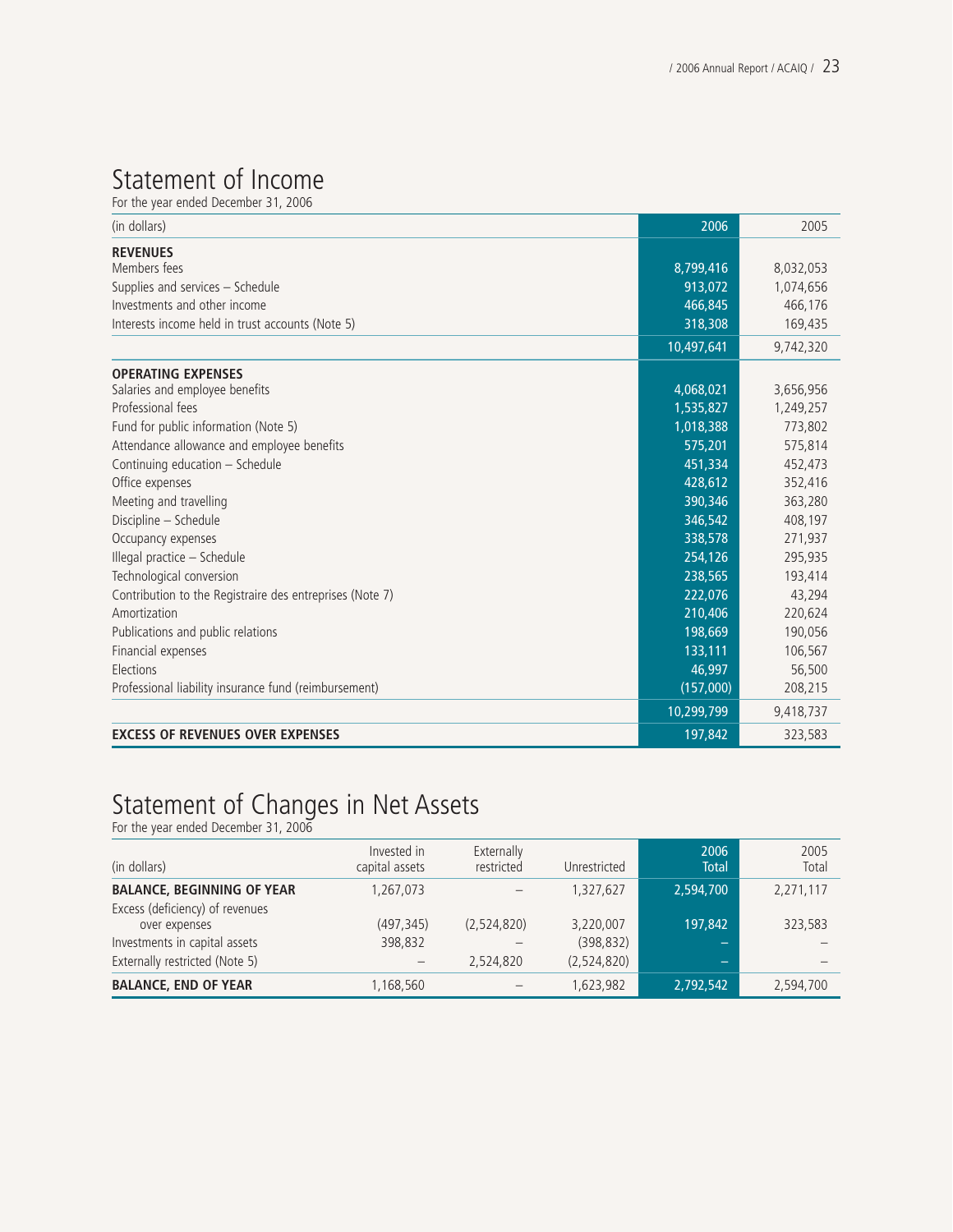## Balance Sheet

as at December 31, 2006

| (in dollars)                                     | 2006       | 2005       |
|--------------------------------------------------|------------|------------|
| <b>ASSETS</b><br><b>CURRENT ASSETS</b>           |            |            |
| Cash                                             | 4,491,040  | 2,675,735  |
| Cash in trust accounts                           | 67,730     | 15,713     |
| Temporary investments, 3.75% to 8.75%            | 4,885,014  | 5,989,445  |
| Accounts receivable                              |            |            |
|                                                  | 675,806    | 219,382    |
| Interests receivable                             | 56,050     | 55,619     |
| Supplies inventory                               | 148,103    | 157,924    |
| Prepaid expenses                                 | 200,382    | 180,407    |
|                                                  | 10,524,125 | 9,294,225  |
| <b>CAPITAL ASSETS (Note 3)</b>                   | 1,316,709  | 1,463,270  |
|                                                  | 11,840,834 | 10,757,495 |
| <b>LIABILITIES</b><br><b>CURRENT LIABILITIES</b> |            |            |
| Accounts payable (Note 4)                        | 2,432,782  | 2,041,376  |
| Deferred revenues                                | 6,467,361  | 5,925,222  |
|                                                  | 8,900,143  | 7,966,598  |
| DEFERRED LEASE INDUCEMENT, at amortized cost     | 148,149    | 196,197    |
|                                                  | 9,048,292  | 8,162,795  |
| <b>NET ASSETS</b>                                |            |            |
| <b>INVESTED IN CAPITAL ASSETS</b>                | 1,168,560  | 1,267,073  |
| <b>UNRESTRICTED</b>                              | 1,623,982  | 1,327,627  |
|                                                  | 2,792,542  | 2,594,700  |
|                                                  | 11,840,834 | 10,757,495 |

**On behalf of the board,**

Director Director

 $\sqrt{$  $\Rightarrow$  $\geq$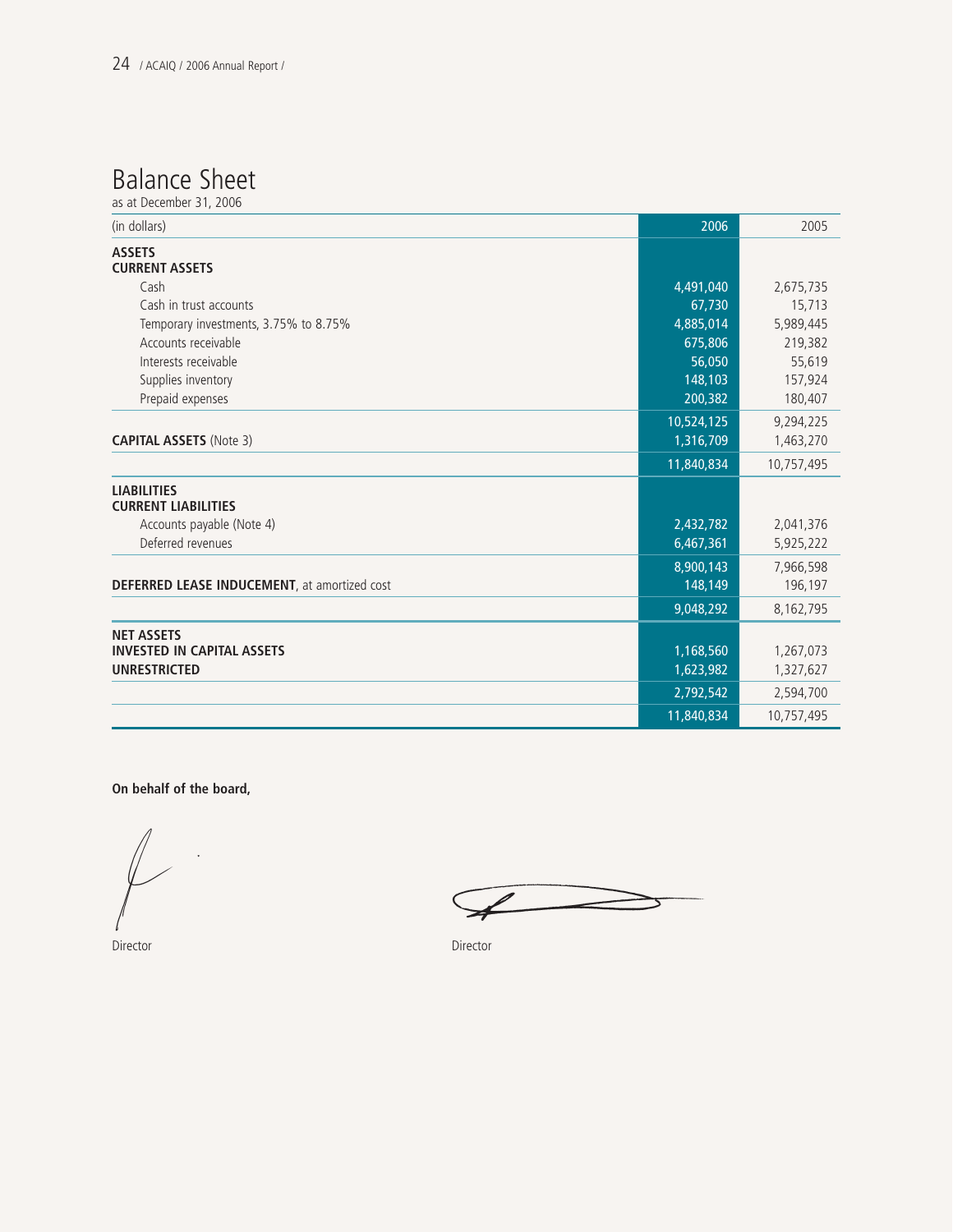## Notes to Financial Statements

as at December 31, 2006

#### 1. Description of the Organization

L'Association des courtiers et agents immobiliers du Québec (ACAIQ), incorporated under the Real Estate Brokerage Act (Quebec), has a primary role in ensuring the protection of the public by the enforcement of rules of professional ethics and the professional inspection of its members, and in particular by seeing that its members pursue their activities in accordance with the Act and regulations.

It may also dispense continuing education courses to its members and award the titles referred to in Section 76 of the Act.

#### 2. Significant Accounting Policies

The financial statements have been prepared in accordance with Canadian generally accepted accounting principles and include the following significant accounting policies.

#### a) Revenue recognition

The Association follows the deferral method of accounting for contributions. Restricted contributions are recognized as revenue in the year in which the related expenses are incurred. Unrestricted contributions are recognized as revenue when received or receivable if the amount to be received can be reasonably estimated and collection is reasonably assured.

#### b) Contribution to the Registraire des entreprises

Contributions to the Registraire des entreprises are estimated based on last year's payment. Any difference with the amount effectively payable will be adjusted in the year in which we will be billed. The engaged expenses for the application of the Real Estate Brokerage Act (Québec), determined every year by the government, are at the Association expenses.

#### c) Temporary investments

Temporary investments are recorded at cost.

#### d) Supplies inventory

The supplies inventory is valued at the lowest cost and net realizable value. Cost is determined under the first in, first out basis.

#### e) Capital assets

Capital assets are recorded at cost and are amortized on the straight-line method, at the following rates:

| Furniture              | 10 years               |
|------------------------|------------------------|
| Office equipment       | 4 years                |
| Telephone equipment    | 5 years                |
| Computer equipment     | 3 years                |
| <b>Updates</b>         | 1 vear                 |
| Leasehold improvements | Lease term of 10 years |

#### f) Deferred revenues

Income from annual fees is charged to the statement of income on a monthly basis over the duration of the broker certificates which is of 12 months. In accordance with the articles 33 and 37 of the By-law of the ACAIQ, they are not refundable to members and they will be applicable on the results in the next year-end.

#### g) Deferred lease inducement

Deferred lease inducement represents a total of \$446,175 (\$446,175 in 2005) collected from the landlord as lease inducements. This income is amortized on a straight-line basis over the duration of the lease, which expires in January 2010. The amortization is applied against occupancy expenses in the statement of income.

#### h) Statement of cash flows

A statement of cash flows has not been presented as it would not provide the reader with any additional useful information.

#### i) Use of estimates

The preparation of financial statements in conformity with Canadian generally accepted accounting principles requires management to make estimates and assumptions that affect the amounts reported in the financial statements and in the notes thereto. These estimates are based on management's best knowledge of current events and actions that the Association may undertake in the future. Actual results may differ from these estimates.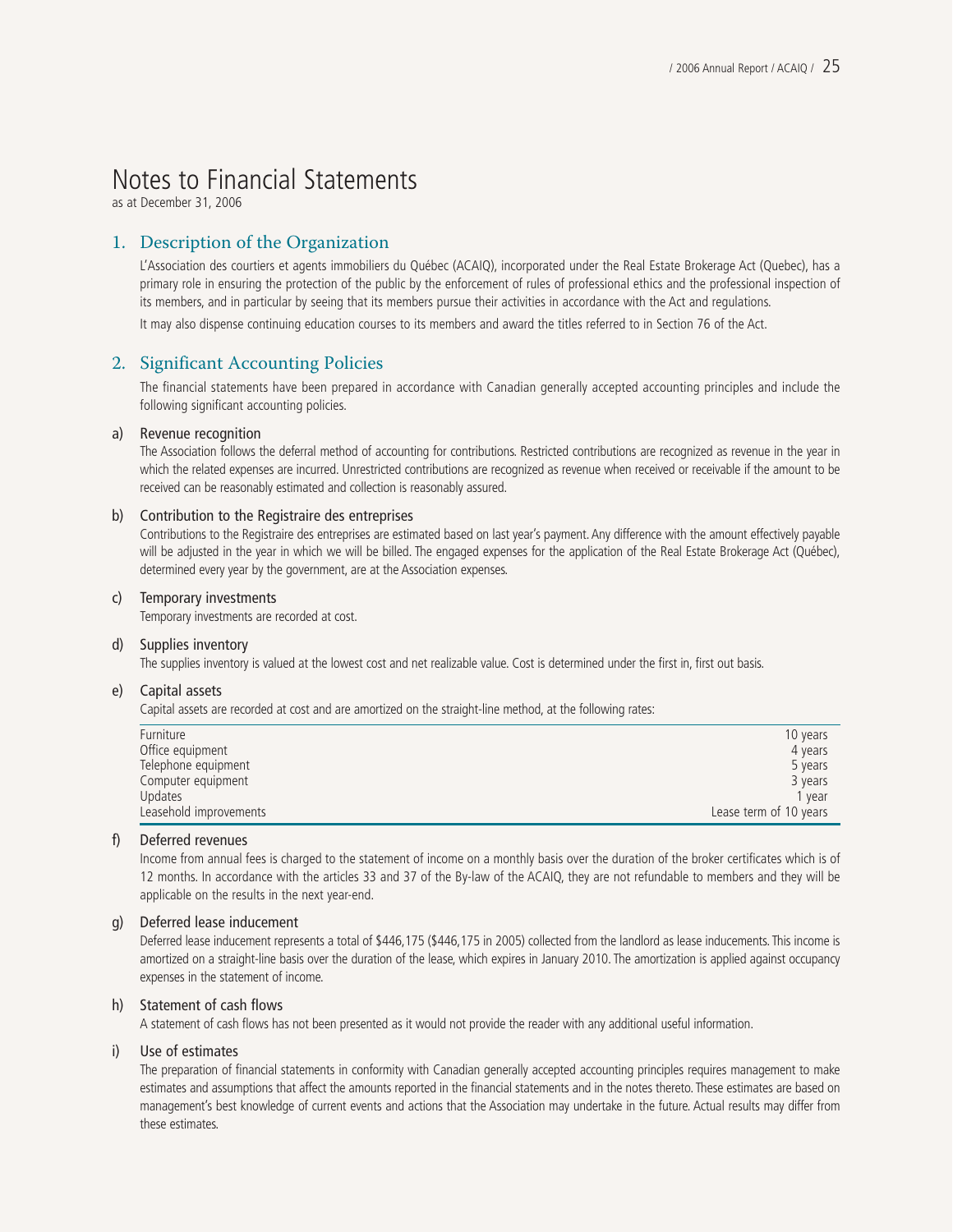#### 3. Capital Assets

| (in dollars)           |           | 2006                        |                   | 2005              |
|------------------------|-----------|-----------------------------|-------------------|-------------------|
|                        | Cost      | Accumulated<br>Amortization | Net Book<br>Value | Net Book<br>Value |
| Furniture              | 550,860   | 350,709                     | 200.151           | 199,815           |
| Office equipment       | 413,546   | 248,851                     | 164,695           | 130,016           |
| Telephone equipment    | 181.280   | 120,350                     | 60,930            | 58,515            |
| Computer equipment     | 1,153,019 | 885,038                     | 267,981           | 328,597           |
| Leasehold improvements | 1,629,929 | 1,006,977                   | 622,952           | 746,327           |
|                        | 3,928,634 | 2,611,925                   | 1,316,709         | 1,463,270         |

The amortization on capital assets for the year ended December 31, 2006 is \$545,393 (\$539,677 in 2005) and the lease inducement related to the leasehold improvements is \$48,048 (\$47,916 in 2005).

Of the total amount of the amortization of the capital assets, only a sum of \$210,406 is clearly presented in the statement of income. The remaining balance is included in several other groupings which is why it is impossible to distinguish it specifically in the statement of income.

#### 4. Accounts Payable

| (in dollars)                      | 2006      | 2005      |
|-----------------------------------|-----------|-----------|
| Accounts payable                  | 535,055   | 502,098   |
| Accrued liabilities               | 461.176   | 258,704   |
| Salaries and deductions at source | 675,526   | 618,382   |
| Sales taxes                       | 761.025   | 662,192   |
|                                   | 2,432,782 | 2,041,376 |

#### 5. Fund for Public Information

The Financing fund of the Association des courtiers et agents immobiliers du Québec for public information was established by the Board of Directors of the Association in accordance with the Real Estate Brokerage Act (Quebec). The Fund consists of interest generated by the sums of money held in trust, in conformity with the Act. The Fund must be used primarily for the production and release of information relating to the rights of the public in the field of real estate brokerage and subsidiarily for professional inspection of the members of the Association and, if funds are sufficient, for discipline of those members.

Interest paid to the Fund and Fund-related expenses, which are included in the revenues and expenses of the Association, are as follows:

| (in dollars)                            | 2006      | 2005       |
|-----------------------------------------|-----------|------------|
| Interest on sums of money held in trust | 318,308   | 169,435    |
| Advertising                             | 654,078   | 584,675    |
| Salaries and employee benefits          | 196,413   | 25,545     |
| Professional fees                       | 144,563   | 133,402    |
| Printing                                | 23,280    | 30,162     |
| Delivery                                | 54        | 18         |
|                                         | 1,018,388 | 773,802    |
|                                         | (700,080) | (604, 367) |

|  |  | i) Net expenses of interest held in trust accounts: |
|--|--|-----------------------------------------------------|

| ii) Fund-related expenses included in the statement of revenues and expenses: |           |           |
|-------------------------------------------------------------------------------|-----------|-----------|
| (in dollars)                                                                  | 2006      | 2005      |
| Information relating to public rights                                         | 821,976   | 875,085   |
| Discipline                                                                    | 744.244   | 570.997   |
| Professional inspection                                                       | 400,844   | 168.434   |
|                                                                               | 1,967,064 | 1,614,516 |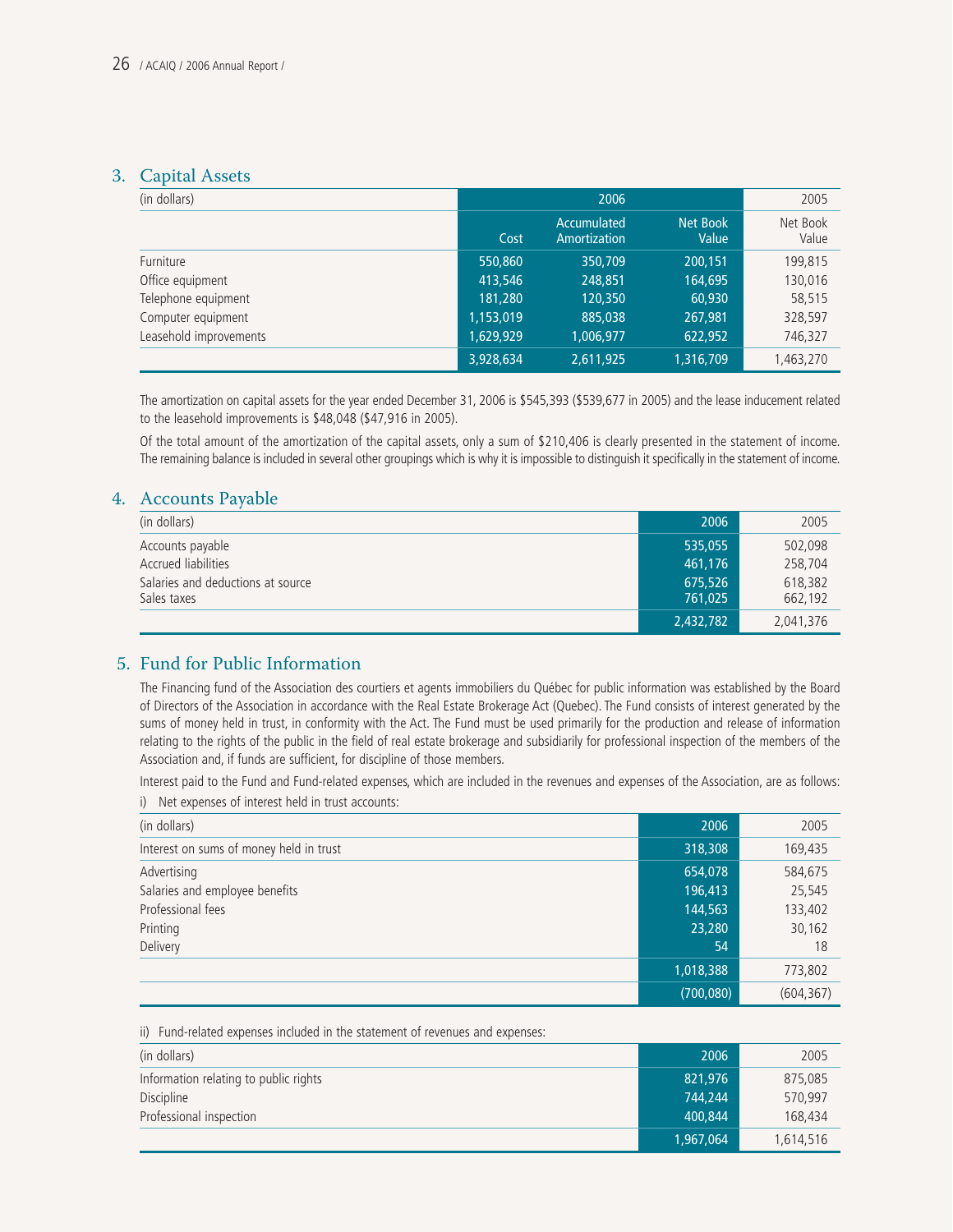#### 6. Commitments

As at December 31, 2006, the balance of commitments under a lease agreement for its premises, expiring in January 2010, amounts to \$1,743,988. Minimum lease payments in each of the next five years are as follows:

| (in dollars) | 2007    | 2008    | 2009    | 2010                  | 201   |
|--------------|---------|---------|---------|-----------------------|-------|
|              | 450.887 | 449,465 | 434,033 | 335<br>407<br>ر ر ر , | 2,268 |

The Association is also committed under professional services contracts to pay \$575,640 annually in 2007 and 2008.

#### 7. Contribution to the Registraire des entreprises

The amount of the contribution of the Registraire des entreprises is composed of:

| (in dollars)                                       | 2006      | 2005      |
|----------------------------------------------------|-----------|-----------|
| Reversal of the previous year-end provision        | (67, 500) | (112,500) |
| Received bill during the year                      | 143,326   | 88.294    |
| Provision for the last nine months of the year-end | 146,250   | 67.500    |
|                                                    | 222,076   | 43,294    |

#### 8. Contingencies

During the year 2001, one proceeding was instituted in the amount of \$1,410,000 against the Association. According to management, neither the possible outcome nor the amount of possible settlement can be foreseen. Therefore, no provision has been recorded in the financial statements. However, the Association is covered by a liability insurance for an amount up to \$2,000,000 for this sinister.

During the year ended on December 31, 2006, a complaint in defamation of characters and in damages was instituted in the amount of \$1,264,533 against the Association. According to management, neither the possible outcome nor the amount of possible settlement can be foreseen. Therefore, no provision has been recorded in the financial statements. However, the Association is covered by a liability insurance for an amount up to \$1,000,000 for this sinister.

#### 9. Related Party Transactions

During the year, the Association, jointly with the Fonds d'assurances responsabilité professionnelle, incurred fees in the amount of \$257,696 (2005: \$245,066) which were totally rebilled (2005: \$157,000). Also, an amount of \$22,917 was billed, representing rebilling fees (none in 2005). These transactions are in the normal course of business and are measured at the exchange amount, which is the amount of consideration established and agreed to by the related parties. As of December 31, 2006, a balance of \$460,288 is included in the accounts receivable regarding these operations (none in 2005).

#### 10. Financial Instruments

#### Credit risk

In the normal course of business, the Association conducts ongoing assessments of the financial condition of its clients and examines the credit history of any new client. On December 31, 2006, about 68% of accounts receivable were contracted with the Fonds d'assurances responsabilité professionnelle of the Association.

#### Fair value

The fair value of cash, cash in trust accounts, temporary investments, accounts receivable, interest receivable and accounts payable is comparable to their book value given their forthcoming maturities.

#### 11. Comparative Figures

Certain of the prior year's comparative figures have been reclassified to conform to the current year's presentation.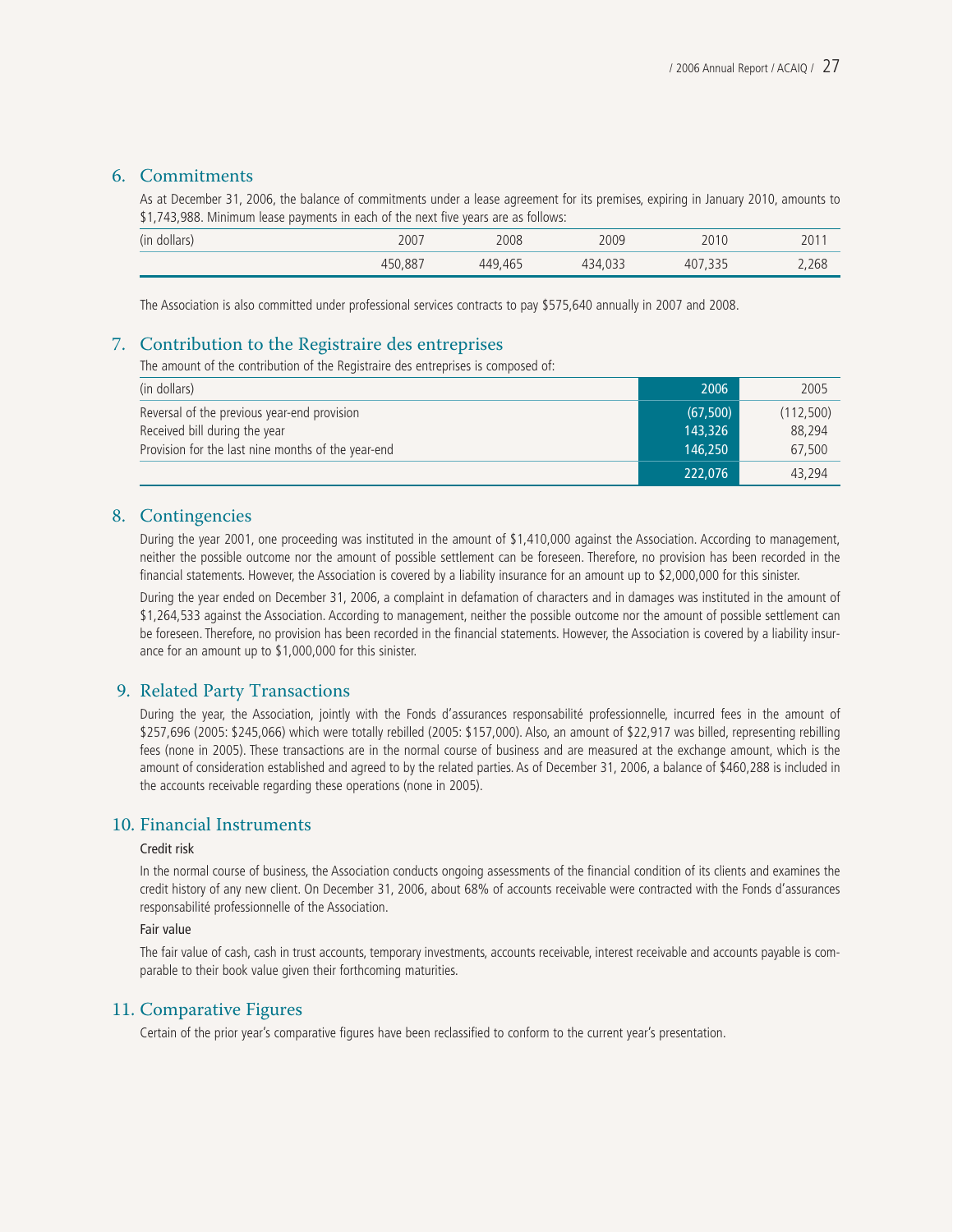## Supplementary Information

For the year ended December 31, 2006

| (in dollars)                                                                                                                                                                           | 2006                                                                                    | 2005                                                                                   |
|----------------------------------------------------------------------------------------------------------------------------------------------------------------------------------------|-----------------------------------------------------------------------------------------|----------------------------------------------------------------------------------------|
| <b>SUPPLIES AND SERVICES - SCHEDULE</b><br>Revenues                                                                                                                                    | 1,577,357                                                                               | 1,748,264                                                                              |
| Direct costs<br>Cost of sales<br>Salaries and employee benefits<br>Printing and translation<br>Bad debt<br>Other costs<br>Professional fees                                            | 533,007<br>80,366<br>43,608<br>5,542<br>1,668<br>94                                     | 607,599<br>60,624<br>1,797<br>1,328<br>2,260                                           |
|                                                                                                                                                                                        | 664,285                                                                                 | 673,608                                                                                |
|                                                                                                                                                                                        | 913,072                                                                                 | 1,074,656                                                                              |
| <b>ILLEGAL PRACTICE - SCHEDULE</b><br>Revenues<br>Penalties                                                                                                                            | 18,429                                                                                  | 5,217                                                                                  |
| Direct costs<br>Penal investigations<br>Salaries and employee benefits<br>Legal fees<br>General administration<br>Occupancy expenses<br>Amortization                                   | 128,386<br>109,503<br>13,569<br>7,365<br>7,052<br>6,680                                 | 110,499<br>156,935<br>24,140<br>3,263<br>2,807<br>3,508                                |
|                                                                                                                                                                                        | 272,555                                                                                 | 301,152                                                                                |
|                                                                                                                                                                                        | (254, 126)                                                                              | (295, 935)                                                                             |
| <b>DISCIPLINE - SCHEDULE</b><br>Revenues<br>Penalties and disbursements received                                                                                                       | 397,703                                                                                 | 162,800                                                                                |
| Direct costs<br>Salaries and employee benefits<br>Discipline committee<br>Bad debts<br>Delivery<br>Professional fees<br>Occupancy<br>Public notices<br>Office expenses<br>Amortization | 176,356<br>160,020<br>91,998<br>88,143<br>81,146<br>64,413<br>57,790<br>17,699<br>6,680 | 94,958<br>135,729<br>22,296<br>97,326<br>65,900<br>99,255<br>31,902<br>16,615<br>7,016 |
|                                                                                                                                                                                        | 744,245                                                                                 | 570,997                                                                                |
|                                                                                                                                                                                        | (346, 542)                                                                              | (408, 197)                                                                             |
| <b>CONTINUING EDUCATION - SCHEDULE</b><br>Revenues                                                                                                                                     | 119,626                                                                                 | 145,597                                                                                |
| Direct costs<br>Salaries and employee benefits<br>Professional fees<br>Occupation<br>Travelling<br>Publication<br>Amortization<br>Professional fees                                    | 333,063<br>83,852<br>79,811<br>26,498<br>21,403<br>13,359<br>12,974<br>570,960          | 303,112<br>107,042<br>97,571<br>41,129<br>20,901<br>14,032<br>14,283<br>598,070        |
|                                                                                                                                                                                        | (451, 334)                                                                              | (452, 473)                                                                             |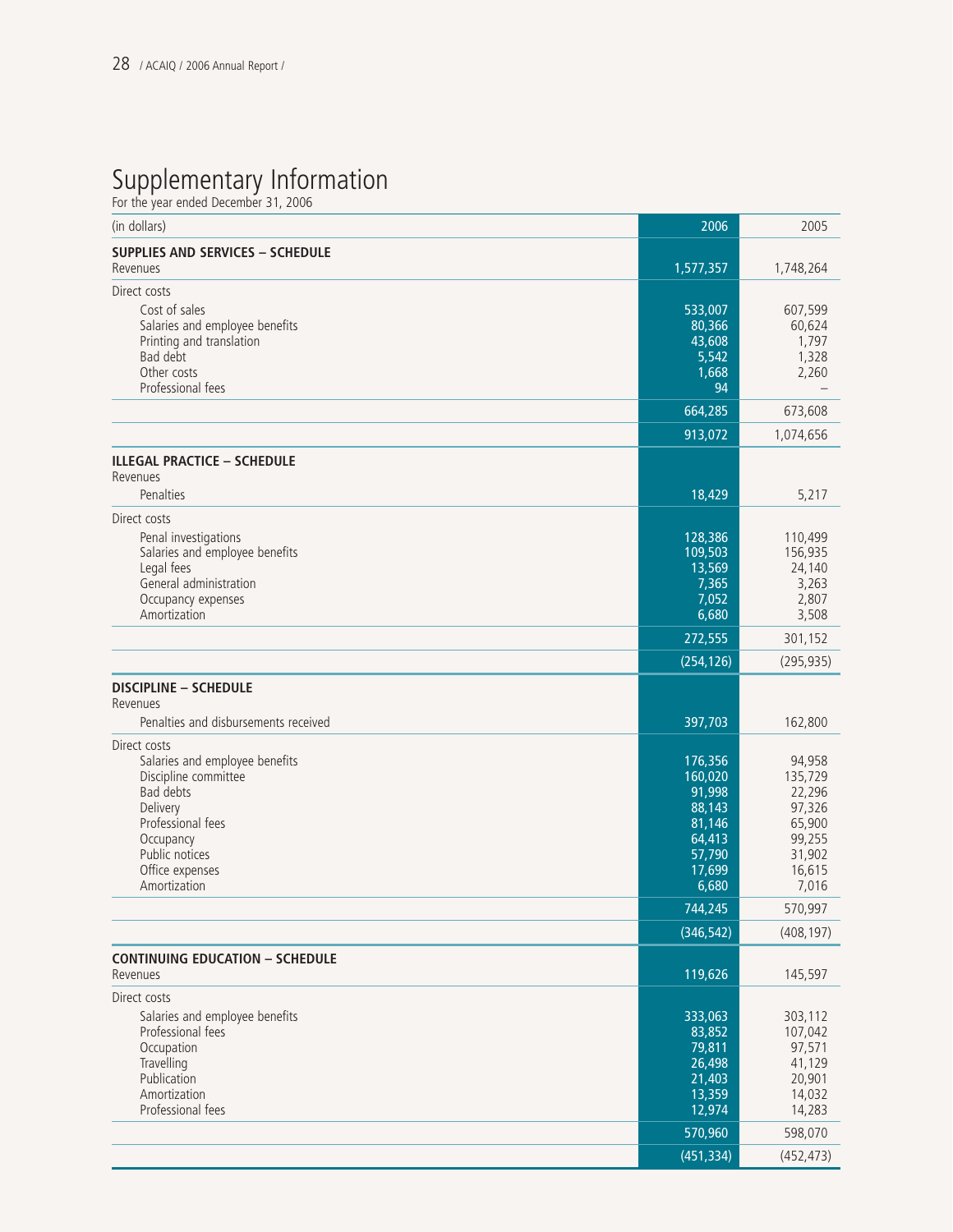

Published by the Association des courtiers et agents immobiliers du Québec 6300 Auteuil Avenue, Suite 300 Brossard, Québec J4Z 3P2

© Copyright, Association des courtiers et agents immobiliers du Québec

All rights reserved.

This work may not be produced, all or in part, in any form or by any means (whether electronic, mechanical photographic, audio, magnetic, or otherwise) without prior written permission of the publisher.

Graphic Design: Dyade.com

Legal deposit Bibliothèque et Archives nationales du Québec, 2007 Library and Archives Canada ISBN 978-2-921749-68-8